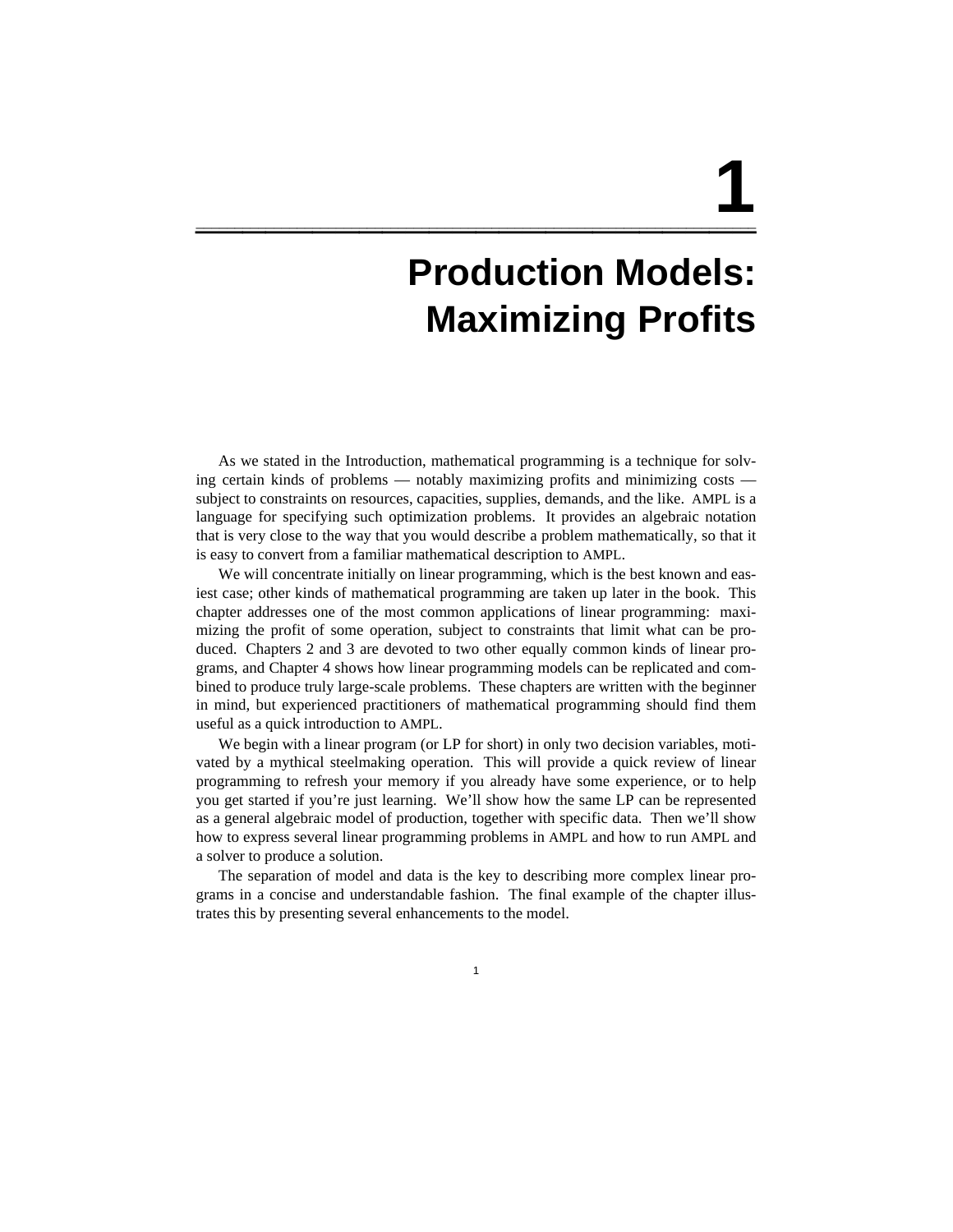## **1.1 A two-variable linear program**

An (extremely simplified) steel company must decide how to allocate next week's time on a rolling mill. The mill takes unfinished slabs of steel as input, and can produce either of two semi-finished products, which we will call bands and coils. (The terminology is not entirely standard; see the bibliography at the end of the chapter for some accounts of realistic LP applications in steelmaking.) The mill's two products come off the rolling line at different rates:

| Tons per hour: | <b>Bands</b> | 200 |
|----------------|--------------|-----|
|                | Coils        | 140 |

and they also have different profitabilities:

| Profit per ton: | <b>Bands</b> | \$25 |
|-----------------|--------------|------|
|                 | Coils        | \$30 |

To further complicate matters, the following weekly production amounts are the most that can be justified in light of the currently booked orders:

| Maximum tons: | <b>Bands</b> | 6,000 |
|---------------|--------------|-------|
|               | Coils        | 4,000 |

The question facing the company is as follows: If 40 hours of production time are available this week, how many tons of bands and how many tons of coils should be produced to bring in the greatest total profit?

While we are given numeric values for production rates and per-unit profits, the tons of bands and of coils to be produced are as yet unknown. These quantities are the decision *variables* whose values we must determine so as to maximize profits. The purpose of the linear program is to specify the profits and production limitations as explicit formulas involving the variables, so that the desired values of the variables can be determined systematically.

In an algebraic statement of a linear program, it is customary to use a mathematical shorthand for the variables. Thus we will write  $X_B$  for the number of tons of bands to be produced, and  $X_c$  for tons of coils. The total hours to produce all these tons is then given by

(hours to make a ton of bands)  $\times X_B$  + (hours to make a ton of coils)  $\times X_C$ 

This number cannot exceed the 40 hours available. Since hours per ton is the reciprocal of the tons per hour given above, we have a *constraint* on the variables:

 $(1/200) X_B + (1/140) X_C \le 40.$ 

There are also production limits:

$$
0 \le X_B \le 6000
$$
  

$$
0 \le X_C \le 4000
$$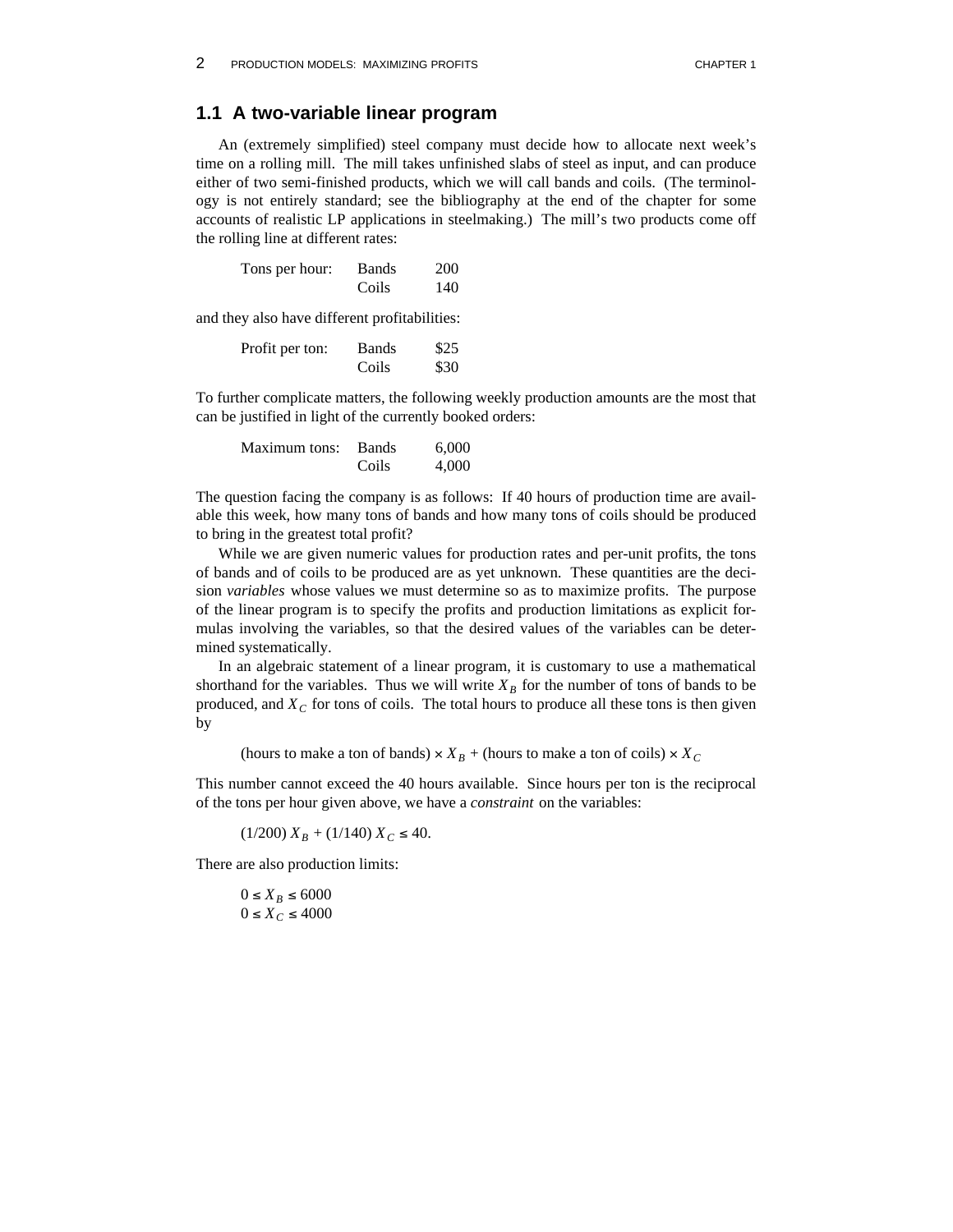In the statement of the problem above, the upper limits were specified, but the lower limits were assumed — it was obvious that a negative production of bands or coils would be meaningless. Dealing with a computer, however, it is necessary to be quite explicit.

By analogy with the formula for total hours, the total profit must be

(profit per ton of bands)  $\times X_B$  + (profit per ton of coils)  $\times X_C$ 

That is, our objective is to maximize 25  $X_B$  + 30  $X_C$ . Putting this all together, we have the following linear program:

Maximize 
$$
25 X_B + 30 X_C
$$
  
Subject to  $(1/200) X_B + (1/140) X_C \le 40$   
 $0 \le X_B \le 6000$   
 $0 \le X_C \le 4000$ 

This is a very simple linear program, so we'll solve it by hand in a couple of ways, and then check the answer with AMPL.

First, by multiplying profit per ton times tons per hour, we can determine the profit per hour of mill time for each product:

| Profit per hour: | Bands | \$5,000 |
|------------------|-------|---------|
|                  | Coils | \$4,200 |

Bands are clearly a more profitable use of mill time, so to maximize profit we should produce as many bands as the production limit will allow  $-6,000$  tons, which takes 30 hours. Then we should use the remaining 10 hours to make coils  $-1,400$  tons in all. The profit is \$25 times 6,000 tons plus \$30 times 1,400 tons, for a total of \$192,000.

Alternatively, since there are only two variables, we can show the possibilities graphically. If  $X_B$  values are plotted along the horizontal axis, and  $X_C$  values along the vertical axis, each point represents a choice of values, or solution, for the decision variables:

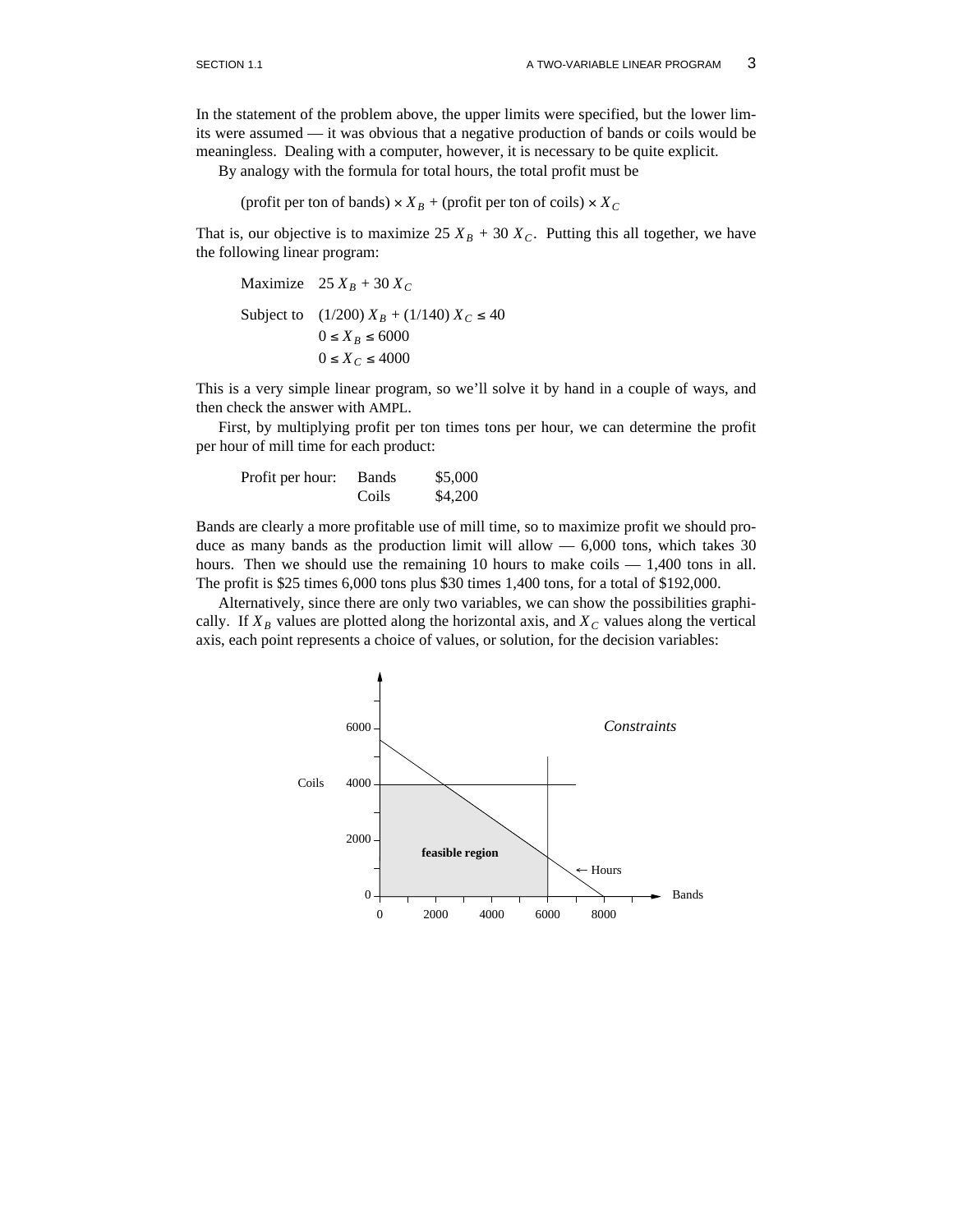The horizontal line represents the production limit on coils, the vertical on bands. The diagonal line is the constraint on hours; each point on that line represents a combination of bands and coils that requires exactly 40 hours of production time, and any point downward and to the left requires less than 40 hours.

The shaded region bounded by the axes and these three lines corresponds exactly to the *feasible* solutions — those that satisfy all three constraints. Among all the feasible solutions represented in this region, we seek the one that maximizes the profit.

For this problem, a line of slope –25/30 represents combinations that produce the same profit; for example, in the figure below, the line from (0, 4500) to (5400, 0) represents combinations that yield \$135,000 profit. Different profits give different but parallel lines in the figure, with higher profits giving lines that are higher and further to the right.



If we combine these two plots, we can see the profit-maximizing, or *optimal*, feasible solution:

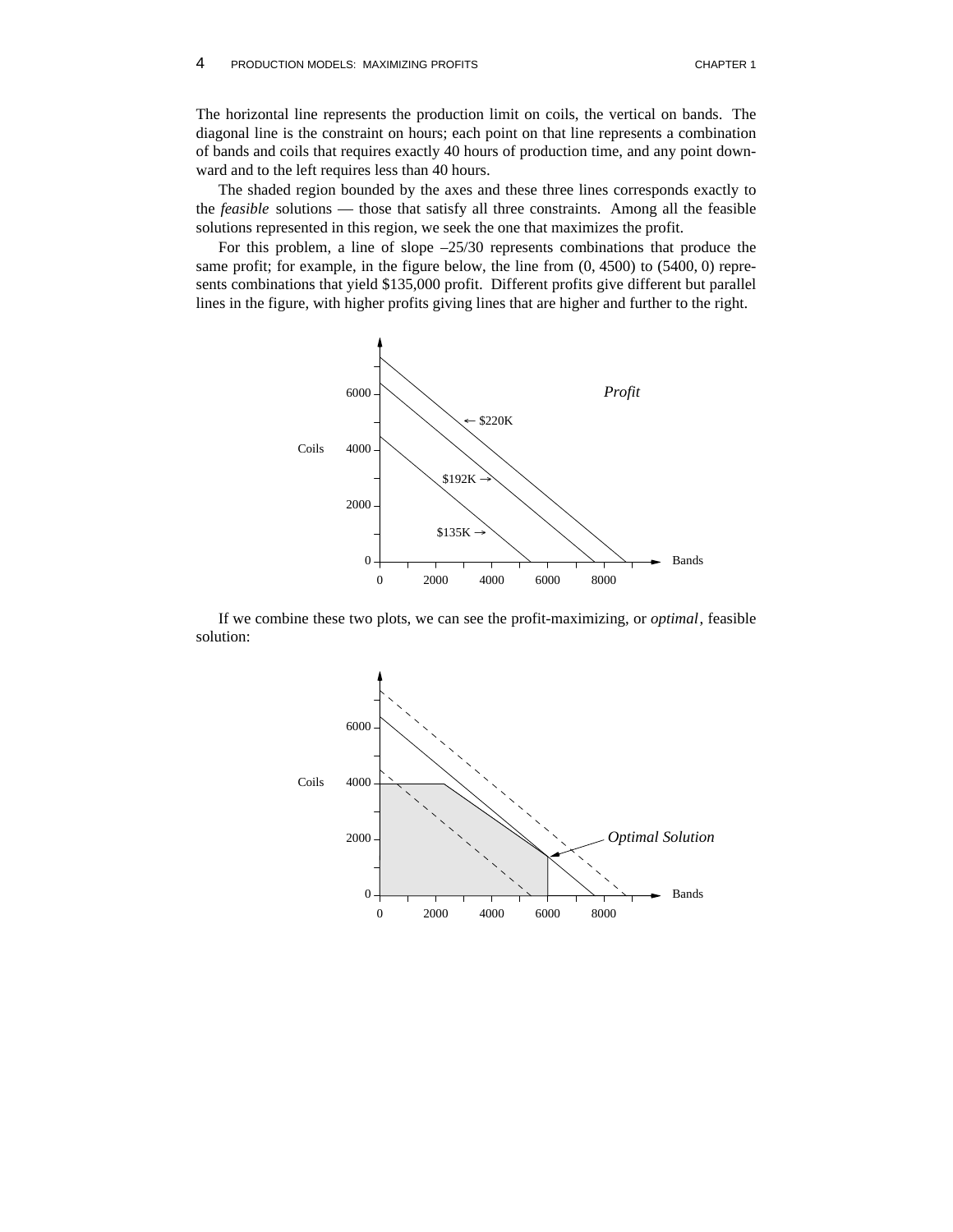The line segment for profit equal to \$135,000 is partly within the feasible region; any point on this line and within the region corresponds to a solution that achieves a profit of \$135,000. On the other hand, the line for \$220,000 does not intersect the feasible region at all; this tells us that there is no way to achieve a profit as high as \$220,000. Viewed in this way, solving the linear program reduces to answering the following question: Among all profit lines that intersect the feasible region, which is highest and furthest to the right? The answer is the middle line, which just touches the region at one of the corners. This point corresponds to 6,000 tons of bands and 1,400 tons of coils, and a profit of \$192,000 — the same as we found before.

# **1.2 The two-variable linear program in AMPL**

Solving this linear program with AMPL can be as simple as typing AMPL's description of the linear program,

```
var XB;
var XC;
maximize Profit: 25 * XB + 30 * XC;
subject to Time: (1/200) * XB + (1/140) * XC <= 40;subject to B_llimit: 0 \leq XB \leq 6000;
subject to C_llimit: 0 \leq XC \leq 4000;
```
into a file — call it prod0.mod — and then typing a few AMPL commands:

```
ampl: model prod0.mod;
ampl: solve;
MINOS 5.5: optimal solution found.
2 iterations, objective 192000
ampl: display XB, XC;
XB = 6000XC = 1400ampl: quit;
```
The invocation and appearance of an AMPL session will depend on your operating environment and interface, but you will always have the option of typing AMPL statements in response to the ampl: prompt, until you leave AMPL by typing **quit**. (Throughout the book, material you type is shown in **this slanted font**.)

The AMPL linear program that you type into the file parallels the algebraic form in every respect. It specifies the decision variables, defines the objective, and lists the constraints. It differs mainly in being somewhat more formal and regular, to facilitate computer processing. Each variable is named in a var statement, and each constraint by a statement that begins with subject to and a name like Time or B\_limit for the constraint. Multiplication requires an explicit  $*$  operator, and the  $\leq$  relation is written  $\leq$ .

The first command of your AMPL session, model prod0.mod, reads the file into AMPL, just as if you had typed it line-by-line at ampl: prompts. You then need only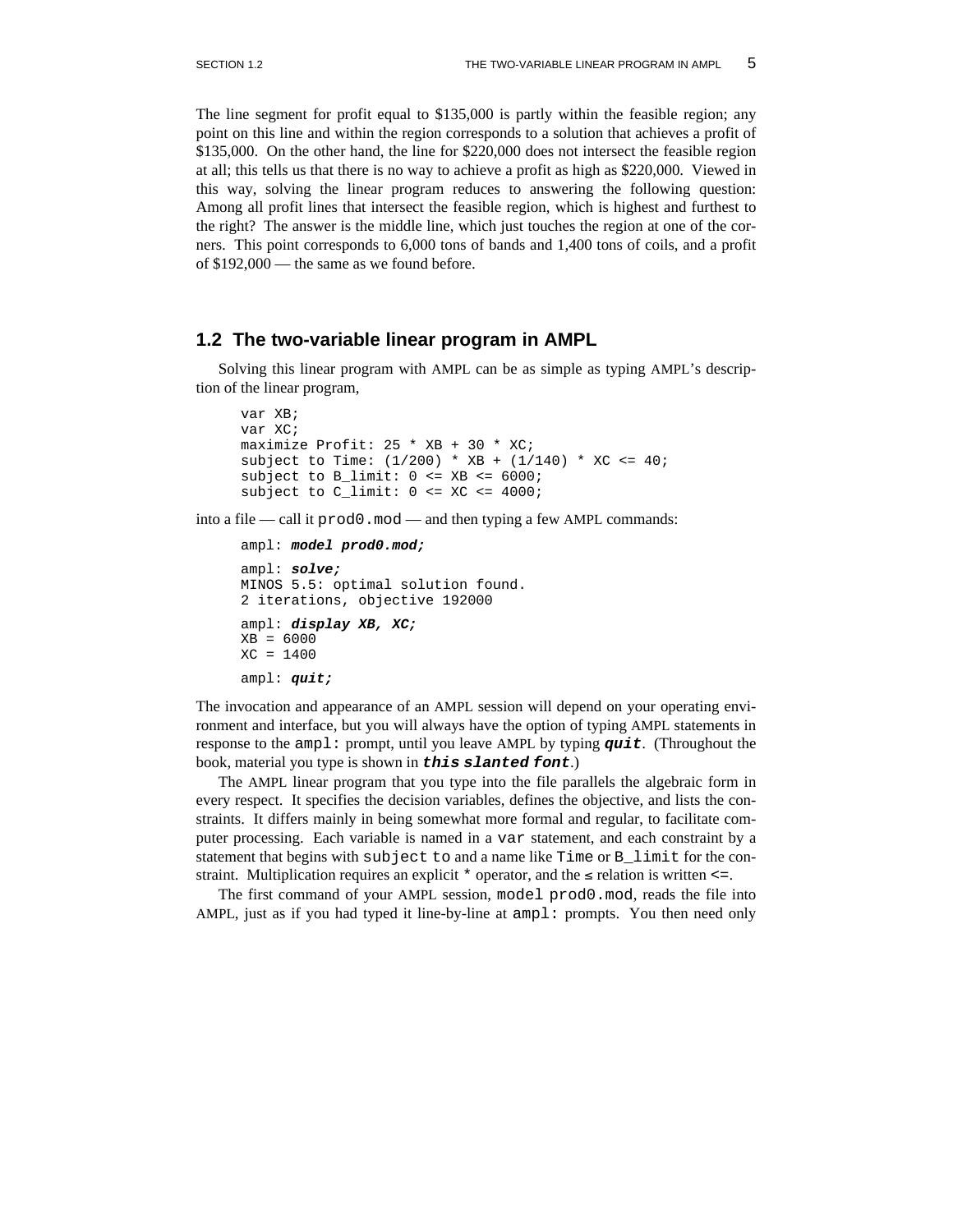type solve to have AMPL translate your linear program, send it to a linear program solver, and return the answer. A final command, display, is used to show the optimal values of the variables.

The message MINOS 5.5 directly following the solve command indicates that AMPL used version 5.5 of a solver called MINOS. We have used MINOS and several other solvers for the examples in this book. You may have a different collection of solvers available on your computer, but any solver should give you the same optimal objective value for a linear program. Often there is more than one solution that achieves the optimal objective, however, in which case different solvers may report different optimal values for the variables. (Commands for choosing and controlling solvers will be explained in Section 11.2.)

Procedures for running AMPL can vary from one computer and operating system to another. Details are provided in supplementary instructions that come with your version of the AMPL software, rather than in this book. For subsequent examples, we will assume that AMPL has been started up, and that you have received the first ampl: prompt. If you are using a graphical interface for AMPL, like one of those mentioned briefly in Section 1.7, many of the AMPL commands may have equivalent menu or dialog entries. You will still have the option of typing the commands as shown in this book, but you may have to open a ''command window'' of some kind to see the prompts.

#### **1.3 A linear programming model**

The simple approach employed so far in this chapter is helpful for understanding the fundamentals of linear programming, but you can see that if our problem were only slightly more realistic — a few more products, a few more constraints — it would be a nuisance to write down and impossible to illustrate with pictures. And if the problem were subject to frequent change, either in form or merely in the data values, it would be hard to update as well.

If we are to progress beyond the very tiniest linear programs, we must adopt a more general and concise way of expressing them. This is where mathematical notation comes to the rescue. We can write a compact description of the general form of the problem, which we call a *model*, using algebraic notation for the objective and the constraints. Figure 1-1 shows the production problem in algebraic notation.

Figure 1-1 is a symbolic linear programming model. Its components are fundamental to all models:

- **sets**, like the products
- **parameters**, like the production and profit rates
- **variables**, whose values the solver is to determine
- an **objective**, to be maximized or minimized
- **constraints** that the solution must satisfy.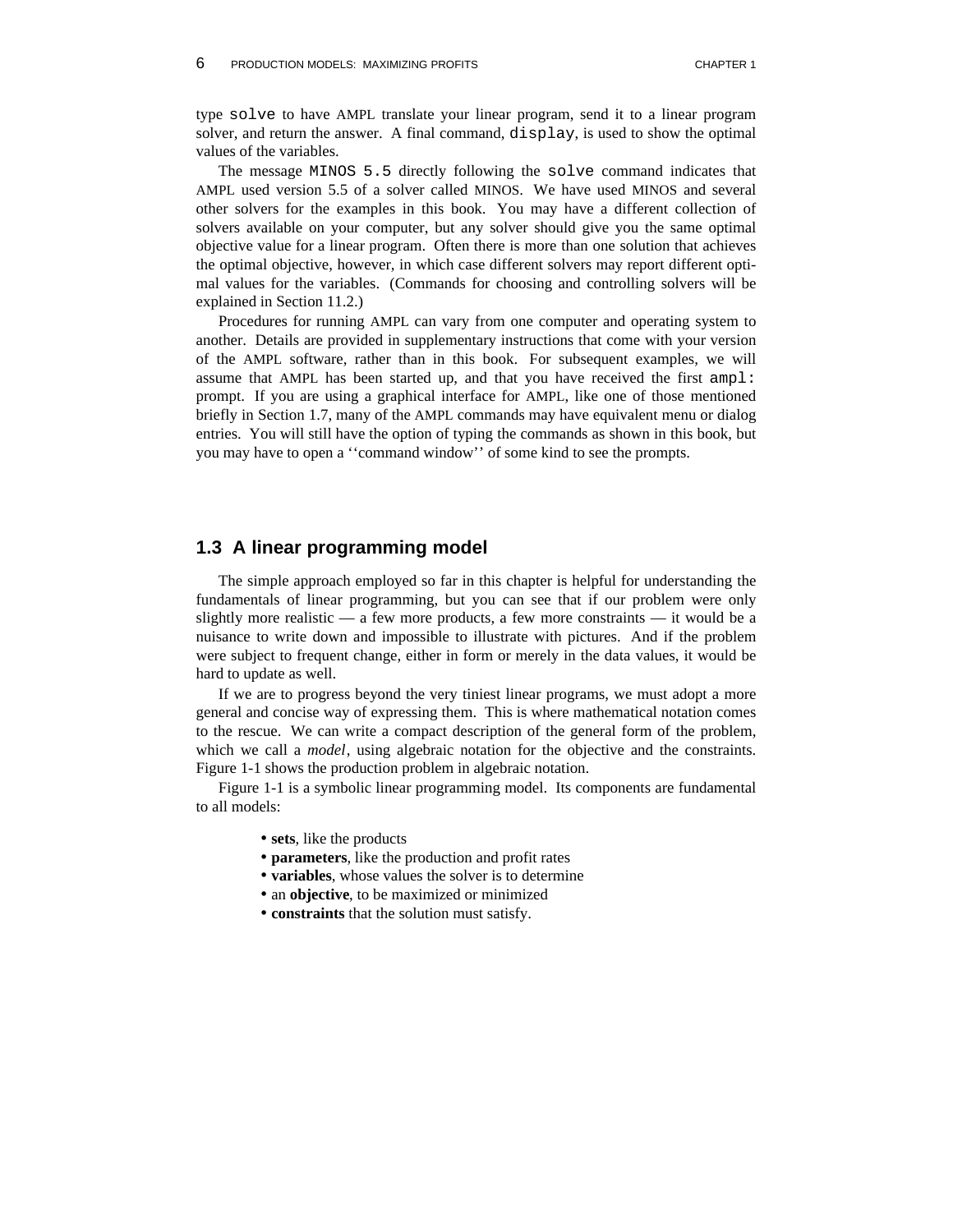| Given:      | $P$ , a set of products                                                    |
|-------------|----------------------------------------------------------------------------|
|             | $a_i$ = tons per hour of product j, for each $j \in P$                     |
|             | $b =$ hours available at the mill                                          |
|             | $c_i$ = profit per ton of product j, for each $j \in P$                    |
|             | $u_i$ = maximum tons of product j, for each $j \in P$                      |
|             | Define variables: $X_i$ = tons of product j to be made, for each $j \in P$ |
| Maximize:   | $\sum c_i X_i$<br>$i \in P$                                                |
| Subject to: | $\sum (1/a_i)X_i \leq b$<br>$i \in P$                                      |
|             | $0 \le X_j \le u_j$ , for each $j \in P$                                   |
|             | <b>Figure 1-1:</b> Basic production model in algebraic form.               |

The model describes an infinite number of related optimization problems. If we provide specific values for data, however, the model becomes a specific problem, or *instance* of the model, that can be solved. Each different collection of data values defines a different instance; the example in the previous section was one such instance.

It might seem that we have made things less rather than more concise, since our model is longer than the original statement of the linear program in Section 1.1. Consider what would happen, however, if the set *P* had 42 products rather than 2. The linear program would have 120 more data values (40 each for  $a_j$ ,  $c_j$ , and  $u_j$ ); there would be 40 more variables, with new lower and upper limits for each; and there would be 40 more terms in the objective and the hours constraint. Yet the abstract model, as shown above, would be no different. Without this ability of a short model to describe a long linear program, larger and more complex instances of linear programming would become impossible to deal with.

A mathematical model like this is thus usually the best compromise between brevity and comprehension; and fortunately, it is easy to convert into a language that a computer can process. From now on, we'll assume models are given in the algebraic form. As always, reality is rarely so simple, so most models will have more sets, parameters and variables, and more complicated objectives and constraints. In fact, in any real situation, formulating a correct model and providing accurate data are by far the hardest tasks; solving a specific problem requires only a solver and enough computing power.

# **1.4 The linear programming model in AMPL**

Now we can talk about AMPL. The AMPL language is intentionally as close to the mathematical form as it can get while still being easy to type on an ordinary keyboard and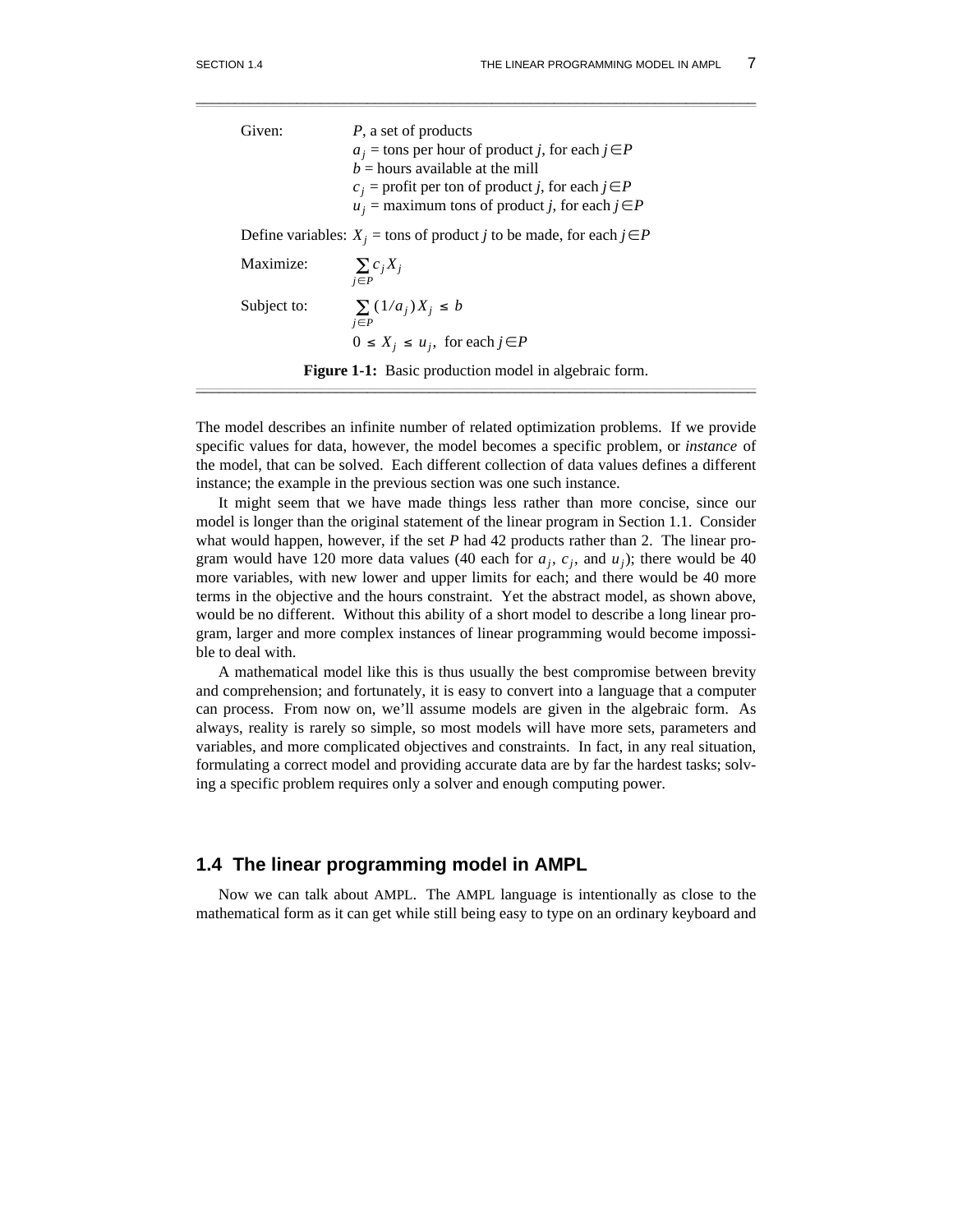```
set P;
param a \{j \text{ in } P\};
param b;
param c \{j \text{ in } P\};
param u \{j \text{ in } P\};
var X \{j \in P\};
maximize Total Profit: sum {j \text{ in } P} c[j] * X[j];
subject to Time: sum \{j \text{ in } P\} (1/a[j]) * X[j] <= b;
subject to Limit \{j \text{ in } P\}: 0 <= X[j] <= u[j];
```
Figure 1-2: Basic production model in AMPL (file prod.mod). \_\_\_\_\_\_\_\_\_\_\_\_\_\_\_\_\_\_\_\_\_\_\_\_\_\_\_\_\_\_\_\_\_\_\_\_\_\_\_\_\_\_\_\_\_\_\_\_\_\_\_\_\_\_\_\_\_\_\_\_\_\_\_\_\_\_\_\_\_\_\_\_ \_\_\_\_\_\_\_\_\_\_\_\_\_\_\_\_\_\_\_\_\_\_\_\_\_\_\_\_\_\_\_\_\_\_\_\_\_\_\_\_\_\_\_\_\_\_\_\_\_\_\_\_\_

to process by a program. There are AMPL constructions for each of the basic components listed above — sets, parameters, variables, objectives, and constraints — and ways to write arithmetic expressions, sums over sets, and so on.

We first give an AMPL model that resembles our algebraic model as much as possible, and then present an improved version that takes better advantage of the language.

#### **The basic model**

For the basic production model of Figure 1-1, a direct transcription into AMPL would look like Figure 1-2.

The keyword set declares a set name, as in

\_\_\_\_\_\_\_\_\_\_\_\_\_\_\_\_\_\_\_\_\_\_\_\_\_\_\_\_\_\_\_\_\_\_\_\_\_\_\_\_\_\_\_\_\_\_\_\_\_\_\_\_\_\_\_\_\_\_\_\_\_\_\_\_\_\_\_\_\_\_\_\_\_\_\_\_\_\_\_\_\_\_\_\_\_\_\_\_\_\_\_\_\_\_\_\_\_\_\_\_\_\_\_\_\_\_\_\_\_\_\_\_\_\_\_\_\_\_\_\_\_\_\_\_\_\_\_

set P;

The members of set P will be provided in separate data statements, which we'll show in a moment.

The keyword param declares a parameter, which may be a single scalar value, as in

param b;

or a collection of values indexed by a set. Where algebraic notation says that ''there is an  $a_j$  for each *j* in *P*'', one writes in AMPL

```
param a \{j \text{ in } P\};
```
which means that a is a collection of parameter values, one for each member of the set P. Subscripts in algebraic notation are written with square brackets in AMPL, so an individual value like  $a_j$  is written a [j].

The var declaration

var  $X \{j \in P\}$ ;

names a collection of variables, one for each member of P, whose values the solver is to determine.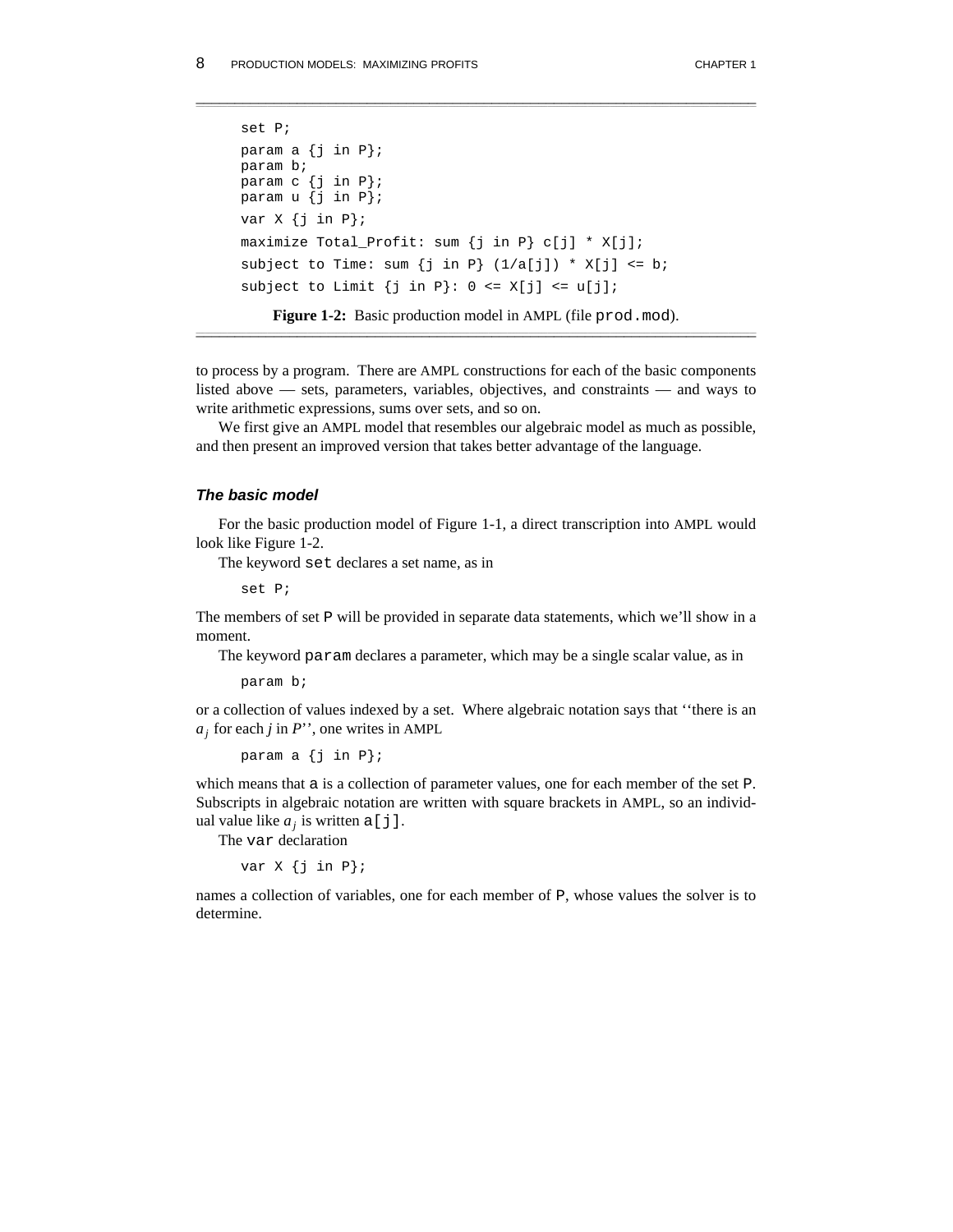The objective is given by the declaration

maximize Total\_Profit: sum {j in P} c[j] \*  $X[j]$ ;

The name Total\_Profit is arbitrary; a name is required by the syntax, but any name will do. The precedence of the sum operator is lower than that of  $\star$ , so the expression is indeed a sum of products, as intended.

Finally, the constraints are given by

subject to Time: sum  $\{j \text{ in } P\}$  (1/a[j]) \* X[j] <= b; subject to Limit  $\{j \text{ in } P\}$ : 0 <= X[j] <= u[j];

The Time constraint says that a certain sum over the set P may not exceed the value of parameter b. The Limit constraint is actually a family of constraints, one for each member  $j$  of P: each  $X[j]$  is bounded by zero and the corresponding  $u[j]$ .

The construct {j in P} is called an *indexing expression.* As you can see from our example, indexing expressions are used not only in declaring parameters and variables, but in any context where the algebraic model does something ''for each *j* in *P*''. Thus the Limit constraints are declared

subject to Limit {j in P}

because we want to impose a different restriction  $0 \le x \mid j \le u \mid j$  for each different product *j* in the set *P*. In the same way, the summation in the objective is written

sum  $\{j \in P\}$  c[j] \* X[j]

to indicate that the different terms  $c[j] * X[j]$ , for each j in the set P, are to be added together in computing the profit.

The layout of an AMPL model is quite free. Sets, parameters, and variables must be declared before they are used but can otherwise appear in any order. Statements end with semicolons and can be spaced and split across lines to enhance readability. Upper and lower case letters are different, so time, Time, and TIME are three different names.

You have undoubtedly noticed several places where traditional mathematical notation has been adapted in AMPL to the limitations of normal keyboards and character sets. AMPL uses the word sum instead of  $\Sigma$  to express a summation, and in rather than  $\in$  for set membership. Set specifications are enclosed in braces, as in  $\{j \text{ in } P\}$ . Where mathematical notation uses adjacency to signify multiplication in  $c_j X_j$ , AMPL uses the  $*$  operator of most programming languages, and subscripts are denoted by brackets, so  $c_j X_j$ becomes  $c[j]*X[j]$ .

You will find that the rest of AMPL is similar — a few more arithmetic operators, a few more key words like sum and in, and many more ways to specify indexing expressions. Like any other computer language, AMPL has a precise grammar, but we won't stress the rules too much here; most will become clear as we go along, and full details are given in the reference manual, Appendix A.

Our original two-variable linear program is one of the many LPs that are instances of the Figure 1-2 model. To specify it or any other such instance, we need to supply the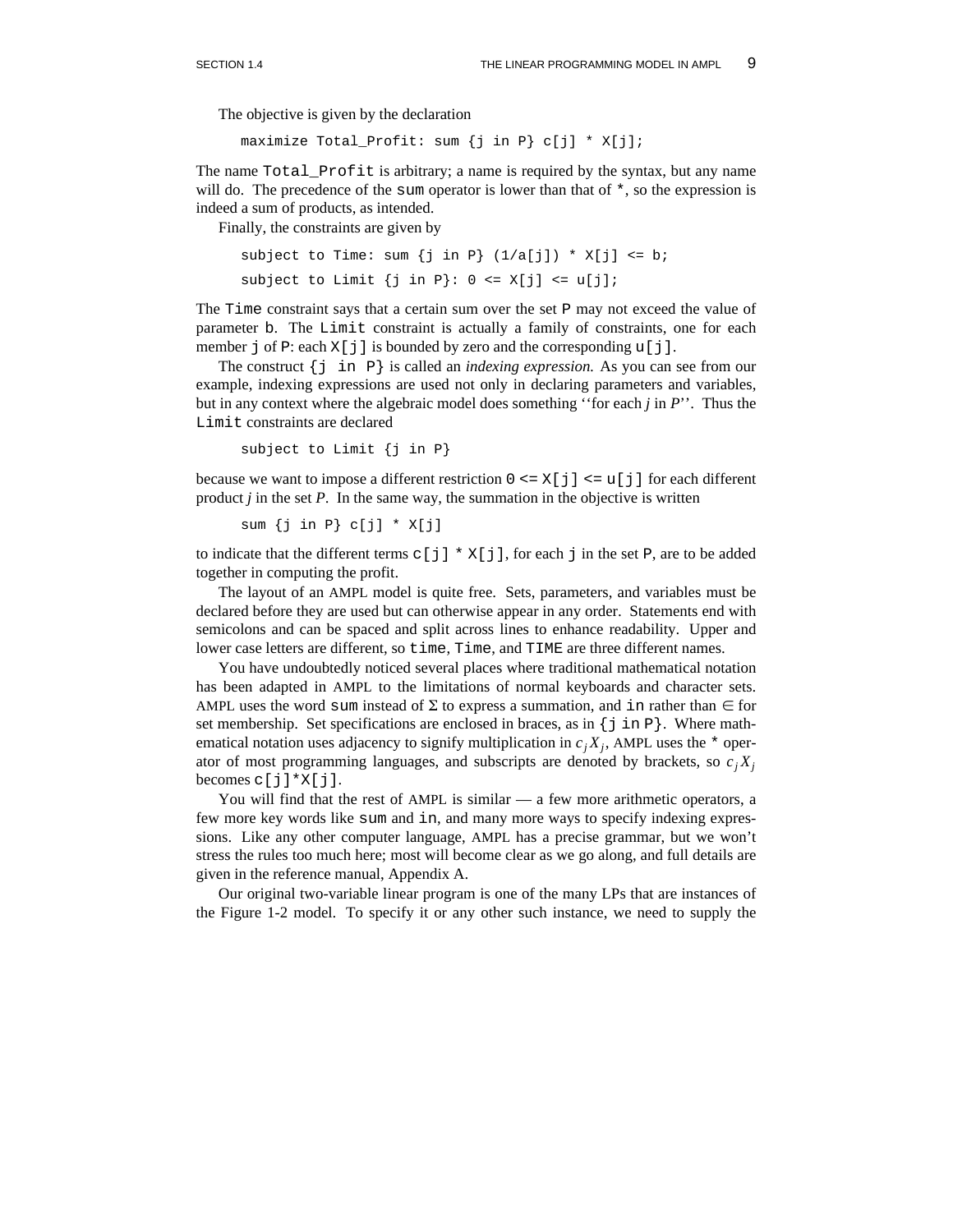```
set P := bands coils;param: a c u :=
 bands 200 25 6000
 coils 140 30 4000 ;
param b := 40;
```
\_\_\_\_\_\_\_\_\_\_\_\_\_\_\_\_\_\_\_\_\_\_\_\_\_\_\_\_\_\_\_\_\_\_\_\_\_\_\_\_\_\_\_\_\_\_\_\_\_\_\_\_\_\_\_\_\_\_\_\_\_\_\_\_\_\_\_\_\_\_\_\_\_\_\_\_\_\_\_\_\_\_\_\_\_\_\_\_\_\_\_\_\_\_\_\_\_\_\_\_\_\_\_\_\_\_\_\_\_\_\_\_\_\_\_\_\_\_\_\_\_\_\_\_\_\_\_

Figure 1-3: Production model data (file prod.dat). \_\_\_\_\_\_\_\_\_\_\_\_\_\_\_\_\_\_\_\_\_\_\_\_\_\_\_\_\_\_\_\_\_\_\_\_\_\_\_\_\_\_\_\_\_\_\_\_\_\_\_\_\_\_\_\_\_\_\_\_\_\_\_\_\_\_\_\_\_\_\_\_ \_\_\_\_\_\_\_\_\_\_\_\_\_\_\_\_\_\_\_\_\_\_\_\_\_\_\_\_\_\_\_\_\_\_\_\_\_\_\_\_\_\_\_\_\_\_\_\_\_\_\_\_\_

\_\_\_\_\_\_\_\_\_\_\_\_\_\_\_\_\_\_\_\_\_\_\_\_\_\_\_\_\_\_\_\_\_\_\_\_\_\_\_\_\_\_\_\_\_\_\_\_\_\_\_\_\_\_\_\_\_\_\_\_\_\_\_\_\_\_\_\_\_\_\_\_ \_\_\_\_\_\_\_\_\_\_\_\_\_\_\_\_\_\_\_\_\_\_\_\_\_\_\_\_\_\_\_\_\_\_\_\_\_\_\_\_\_\_\_\_\_\_\_\_\_\_\_\_\_\_\_\_\_\_\_\_\_\_\_\_\_\_\_\_\_\_\_\_\_\_\_\_\_\_\_\_\_\_\_\_\_\_\_\_\_\_\_\_\_\_\_\_\_\_\_\_\_\_\_\_\_\_\_\_\_\_\_\_\_\_\_\_\_\_\_\_\_\_\_\_\_\_\_\_\_\_\_\_\_\_\_\_\_\_\_\_\_\_\_\_\_\_\_\_\_\_\_\_\_\_\_\_\_\_\_\_\_\_\_\_\_\_\_\_\_\_\_\_\_\_\_\_\_\_\_\_

membership of P and the values of the various parameters. There is no standard way to describe these data values in algebraic notation; usually some kind of informal tables are used, such as the ones we showed earlier. In AMPL, there is a specific syntax for data tables, which is sufficiently regular and unambiguous to be translated by a computer. Figure 1-3 gives data for the basic production model in that form. A set statement supplies the members (bands and coils) of set P, and a param table gives the corresponding values for a, c, and u. A simple param statement gives the value for b. These data statements, which are described in detail in Chapter 9, have a variety of options that let you list or tabulate parameters in convenient ways.

#### **An improved model**

We could go on immediately to solve the linear program defined by Figures 1-2 and 1-3. Once we have written the model in AMPL, however, we need not feel constrained by all the conventions of algebra, and we can instead consider changes that might make the model easier to work with. Figures 1-4a and 1-4b show a possible ''improved'' version. The short ''mathematical'' names for the sets, parameters and variables have been replaced by longer, more meaningful ones. The indexing expressions have become {p in PROD}, or just {PROD} in those declarations that do not use the index p. The bounds on variables have been placed within their var declaration, rather than in a separate constraint; analogous bounds have been placed on the parameters, to indicate the ones that must be positive or nonnegative in any meaningful linear program derived from the model.

Finally, comments have been added to help explain the model to a reader. Comments begin with # and end at the end of the line. As in any programming language, judicious use of meaningful names, comments and formatting helps to make AMPL models more readable and understandable.

There are always many ways to describe a particular model in AMPL. It is left to the modeler to pick the way that seems clearest or most convenient. Our earlier, mathematical approach is often preferred for working quickly with a familiar model. On the other hand, the second version is more attractive for a model that will be maintained and modified by several people over months or years.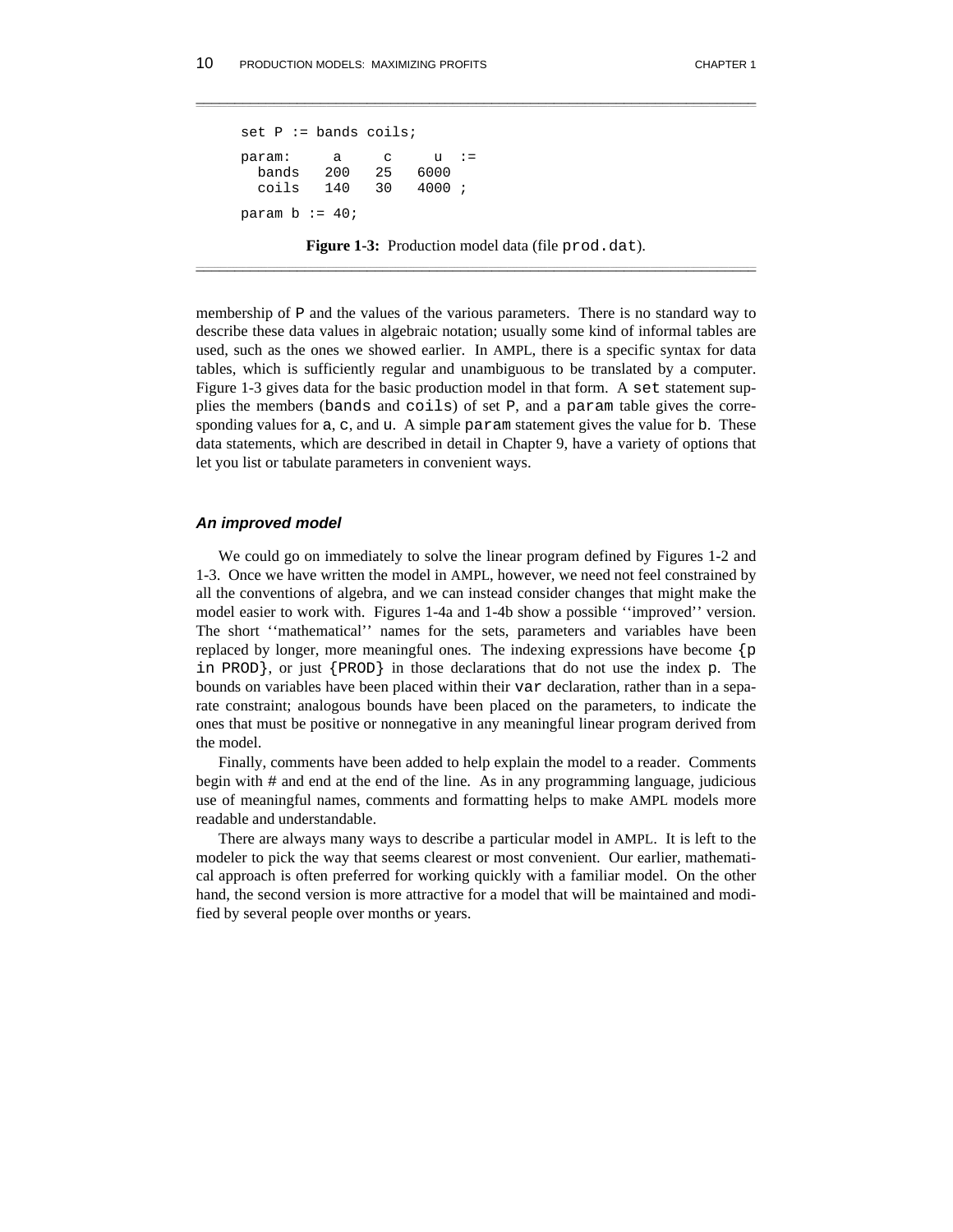```
set PROD; # products
param rate {PROD} > 0; # tons produced per hour
param \ available = 0; \# \ hours \ available in week
param profit {PROD}; # profit per ton
param market \{PROD\} >= 0; # limit on tons sold in week
var Make {p \text{ in } PROD} >= 0, <= market[p]; # tons produced
maximize Total_Profit: sum {p in PROD} profit[p] * Make[p];
               # Objective: total profits from all products
subject to Time: sum \{p \text{ in } PROD\} (1/rate[p]) * Make[p] <= avail;
               # Constraint: total of hours used by all
               # products may not exceed hours available
           Figure 1-4a: Steel production model (steel.mod).
```
set PROD := bands coils; param: rate profit market := bands 200 25 6000<br>coils 140 30 4000  $4000 i$ param avail  $:= 40;$ 

\_\_\_\_\_\_\_\_\_\_\_\_\_\_\_\_\_\_\_\_\_\_\_\_\_\_\_\_\_\_\_\_\_\_\_\_\_\_\_\_\_\_\_\_\_\_\_\_\_\_\_\_\_\_\_\_\_\_\_\_\_\_\_\_\_\_\_\_\_\_\_\_\_\_\_\_\_\_\_\_\_\_\_\_\_\_\_\_\_\_\_\_\_\_\_\_\_\_\_\_\_\_\_\_\_\_\_\_\_\_\_\_\_\_\_\_\_\_\_\_\_\_\_\_\_\_\_

Figure 1-4b: Data for steel production model (steel.dat).  $\mathcal{L} = \{ \mathcal{L} = \{ \mathcal{L} = \{ \mathcal{L} = \mathcal{L} \} \mid \mathcal{L} = \{ \mathcal{L} = \{ \mathcal{L} = \mathcal{L} = \mathcal{L} = \mathcal{L} = \mathcal{L} = \mathcal{L} = \mathcal{L} = \mathcal{L} = \mathcal{L} = \mathcal{L} = \mathcal{L} = \mathcal{L} = \mathcal{L} = \mathcal{L} = \mathcal{L} = \mathcal{L} = \mathcal{L} = \mathcal{L} = \mathcal{L} = \mathcal{L} = \mathcal{L} = \mathcal{L} = \mathcal{$ 

If we put all of the model declarations into a file called steel.mod, and the data specification into a file steel.dat, then as before a solution can be found and displayed by typing just a few statements:

```
ampl: model steel.mod;
ampl: data steel.dat;
ampl: solve;
MINOS 5.5: optimal solution found.
2 iterations, objective 192000
ampl: display Make;
Make [*] :=bands 6000
coils 1400
;
```
The model and data commands each specify a file to be read, in this case the model from steel.mod, and the data from steel.dat. The use of two file-reading commands encourages a clean separation of model from data.

Filenames can have any form recognized by your computer's operating system; AMPL doesn't check them for correctness. The filenames here and in the rest of the book refer to example files that are available from the AMPL web site and other AMPL distributions.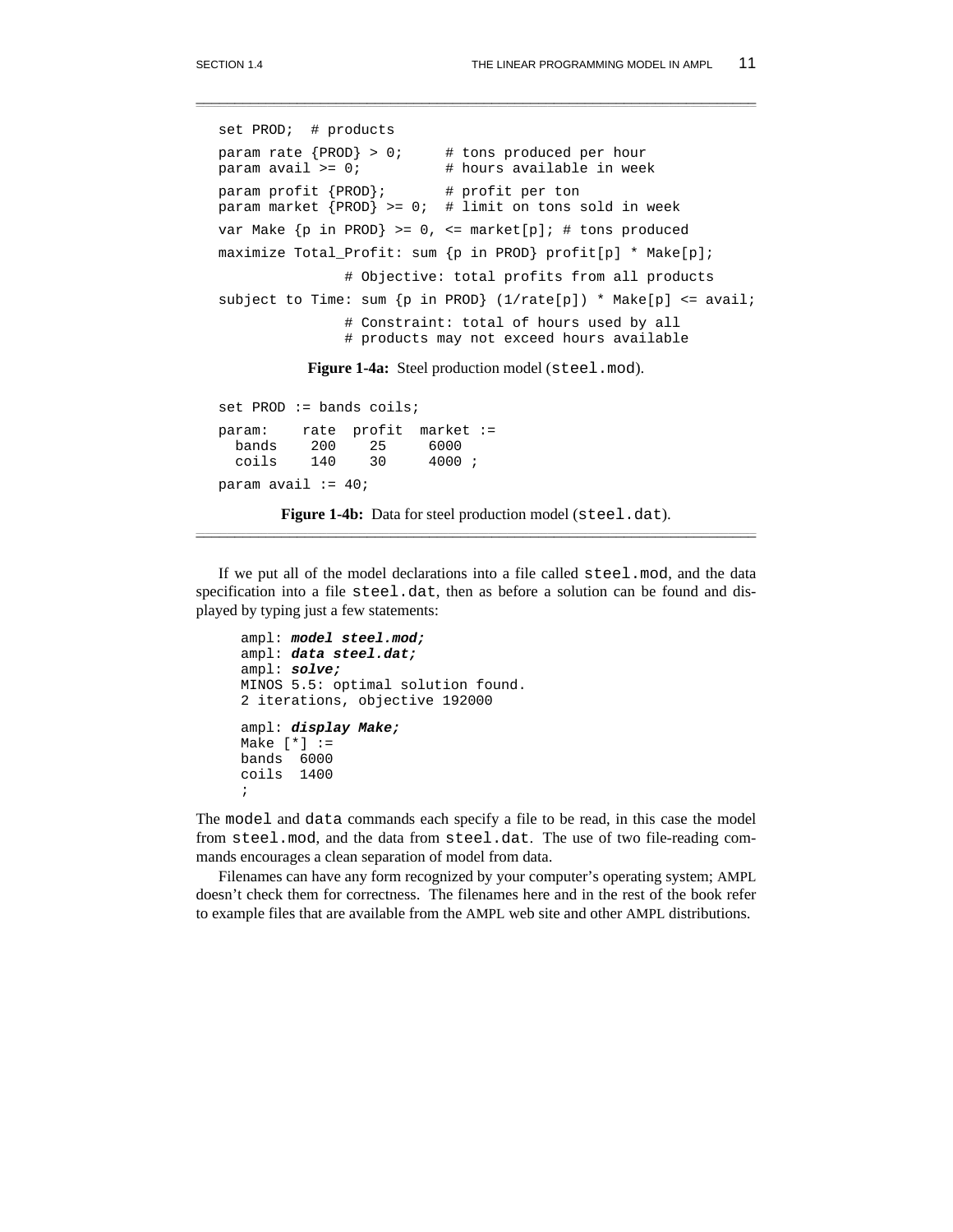Once the model has been solved, we can show the optimal values of all of the variables Make[p], by typing **display Make**. The output from display uses the same formats as AMPL data input, so that there is only one set of formats to learn. (The  $[\star]$ indicates a variable or parameter with a single subscript. It is not strictly necessary for input, since Make is one-dimensional, but display prints it as a reminder.)

#### **Catching errors**

You will inevitably make some mistakes as you develop a model. AMPL detects various kinds of incorrect statements, which are reported in error messages following the model, data or solve commands.

AMPL catches many errors as soon as the model is read. For example, if you use the wrong syntax for the bounds in the declaration of the variable Make, you will receive an error message like this, right after you enter the model command:

```
steel.mod, line 8 (offset 250):
        syntax error
context: var Make \{p \text{ in PROD}\} >> 0 << -1 Make[p] < = market[p];
```
If you inadvertently use make instead of Make in an expression like  $\text{profit}[p]$  \* make[p], you will receive this message:

```
steel.mod, line 11 (offset 339):
       make is not defined
context: maximize Total_Profit:
             sum {p in PROD} profit[p] * >>> make[p] <<< ;
```
In each case, the offending line is printed, with the approximate location of the error surrounded by >>> and <<<.

Other common sources of error messages include a model component used before it is declared, a missing semicolon at the end of a command, or a reserved word like sum or in used in the wrong context. (Section A.1 contains a list of reserved words.) Syntax errors in data statements are similarly reported right after you enter a data command.

Errors in the data values are caught after you type solve. If the number of hours were given as –40, for instance, you would see:

```
ampl: model steel.mod;
ampl: data steel.dat;
ampl: solve;
Error executing "solve" command:
error processing param avail:
        failed check: param avail = -40is not >= 0;
```
It is good practice to include as many validity checks as possible in the model, so that errors are caught at an early stage.

Despite your best efforts to formulate the model correctly and to include validity checks on the data, sometimes a model that generates no error messages and that elicits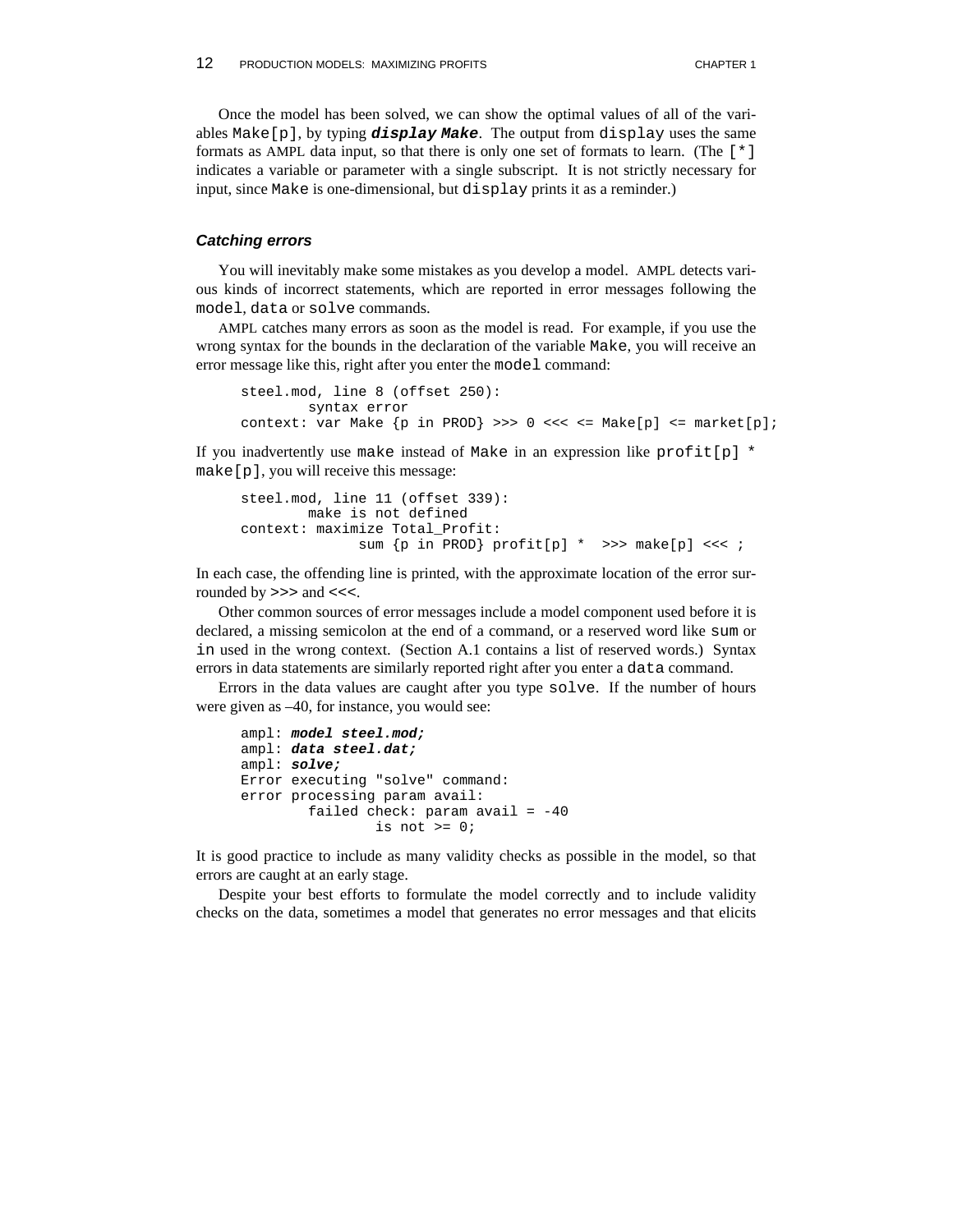an ''optimal solution'' report from the solver will nonetheless produce a clearly wrong or meaningless solution. All of the production levels might be zero, for example, or the product with a lower profit per hour may be produced at a higher volume. In cases like these, you may have to spend some time reviewing your formulation before you discover what is wrong.

The expand command can be helpful in your search for errors, by showing you how AMPL instantiated your symbolic model. To see what AMPL generated for the objective Total\_Profit, for example, you could type:

```
ampl: expand Total_Profit;
maximize Total_Profit:
        25*Make['bands'] + 30*Make['coils'];
```
This corresponds directly to our explicit formulation back in Section 1.1. Expanding the constraint works similarly:

```
ampl: expand Time;
subject to Time:
        0.005*Make['bands'] + 0.00714286*Make['coils'] <= 40;
```
Expressions in the symbolic model, such as the coefficients  $1/\text{rate}[p]$  in this example, are evaluated before the expansion is displayed. You can expand the objective and all of the constraints at once by typing expand by itself.

The expressions above show that the symbolic model's Make[j] expands to the explicit variables Make['bands'] and Make['coils']. You can use expressions like these in AMPL commands, for example to expand a particular variable to see what coefficients it has in the objective and constraints:

```
ampl: expand Make['coils'];
Coefficients of Make['coils']:
       Time 0.00714286
       Total_Profit 30
```
Either single quotes (') or double quotes (") may surround the subscript.

#### **1.5 Adding lower bounds to the model**

Once the model and data have been set up, it is a simple matter to change them and then re-solve. Indeed, we would not expect to find an LP application in which the model and data are prepared and solved just once, or even a few times. Most commonly, numerous refinements are introduced as the model is developed, and changes to the data continue for as long as the model is used.

Let's conclude this chapter with a few examples of changes and refinements. These examples also highlight some additional features of AMPL.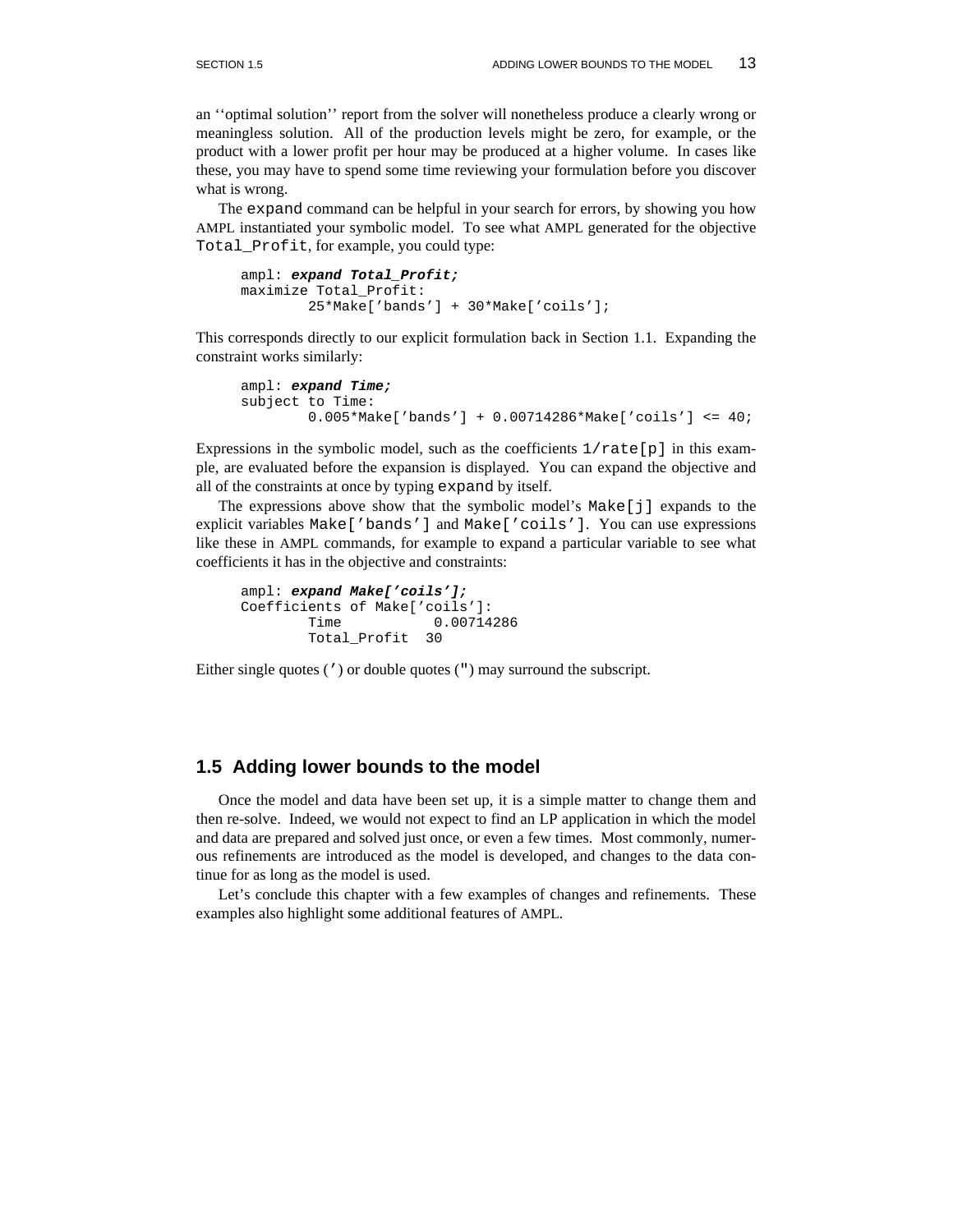Suppose first that we add another product, steel plate. The model stays the same, but in the data we have to add plate to the list of members for the set PROD, and we have to add a line of parameter values for plate:

set PROD := bands coils plate; param: rate profit market := bands 200 25 6000<br>coils 140 30 4000 coils 140 30<br>plate 160 29 plate 160 29 3500 ; param avail  $:= 40;$ 

We put this version of the data in a file called  $\text{steel2.dat}$ , and use AMPL as before to get the solution:

```
ampl: model steel.mod; data steel2.dat; solve;
MINOS 5.5: optimal solution found.
2 iterations, objective 196400
ampl: display Make;
Make [*] :=bands 6000
coils 0
plate 1600
;
```
Profits have increased compared to the two-variable version, but now it is best to produce no coils at all! On closer examination, this result is not so surprising. Plate yields a profit of \$4640 per hour, which is less than for bands but more than for coils. Thus plate is produced to absorb the capacity not taken by bands; coils would be produced only if both bands and plate reached their market limits before the available hours were exhausted.

In reality, a whole product line cannot be shut down solely to increase weekly profits. The simplest way to reflect this in the model is to add lower bounds on the production amounts, as shown in Figures 1-5a and 1-5b. We have declared a new collection of parameters named commit, to represent the lower bounds on production that are imposed by sales commitments, and we have changed  $\geq 0$  to  $\geq$  commit[p] in the declaration of the variables Make  $[p]$ .

After these changes are made, we can run AMPL again to get a more realistic solution:

```
ampl: model steel3.mod; data steel3.dat; solve;
MINOS 5.5: optimal solution found.
2 iterations, objective 194828.5714
ampl: display commit, Make, market;
     : commit Make market :=
bands 1000 6000 6000
coils 500 500 4000
plate 750 1028.57 3500
;
```
For comparison, we have displayed commit and market on either side of the actual production, Make. As expected, after the commitments are met, it is most profitable to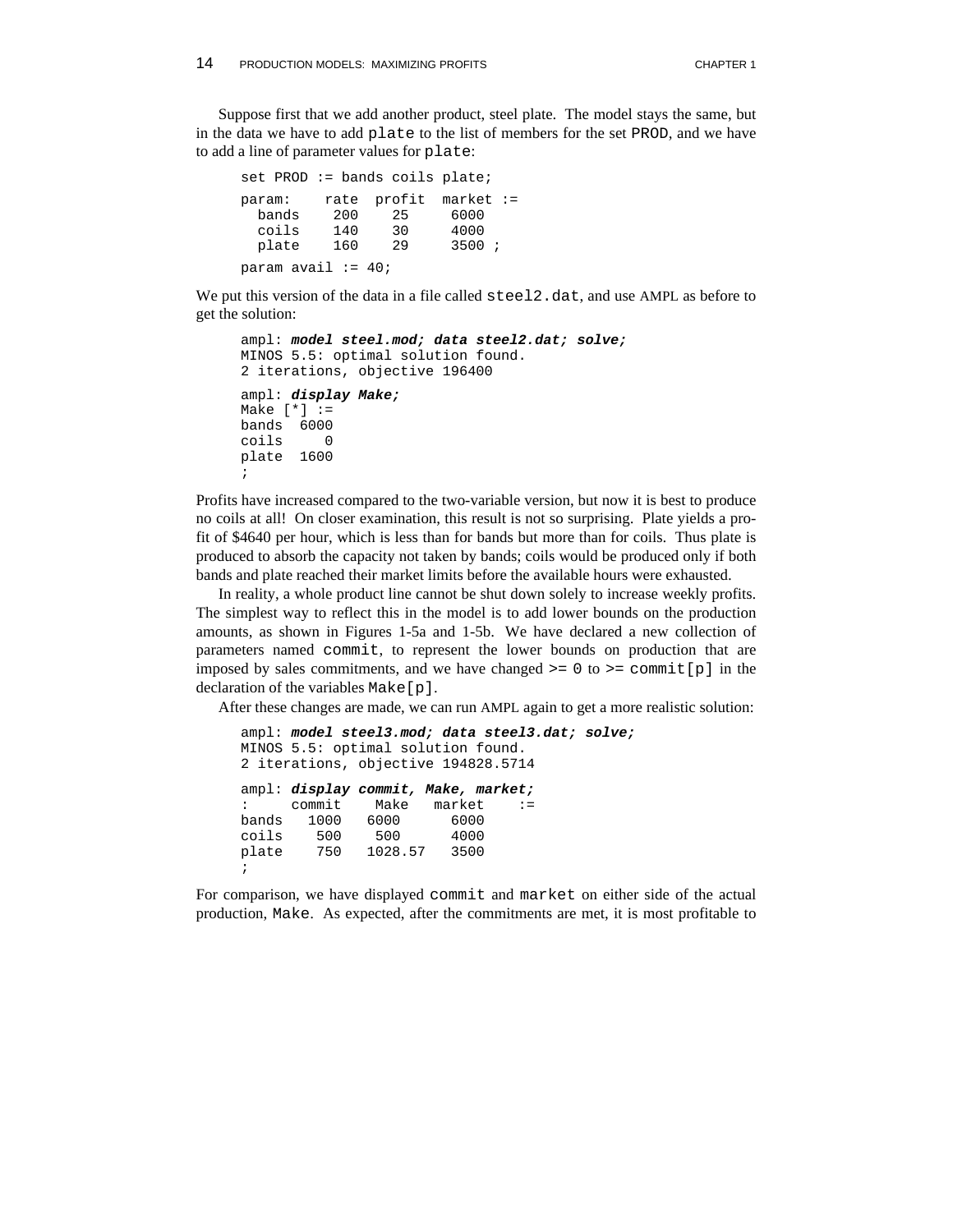```
set PROD; # products
param rate {PROD} > 0; # produced tons per hour
param avail >= 0; # hours available in week
param profit {PROD}; # profit per ton
param commit {PROD} >= 0; # lower limit on tons sold in week
param market \{PROD\} >= 0; # upper limit on tons sold in week
var Make \{p \text{ in } PROD\} >= commit[p], <= market[p]; # tons produced
maximize Total_Profit: sum {p in PROD} profit[p] * Make[p];
               # Objective: total profits from all products
subject to Time: sum \{p \text{ in } PROD\} (1/rate[p]) * Make[p] <= avail;
               # Constraint: total of hours used by all
               # products may not exceed hours available
```
**Figure 1-5a:** Lower bounds on production (steel3.mod).

| $set$ PROD := bands coils plate; |      |        |        |             |  |
|----------------------------------|------|--------|--------|-------------|--|
| param:                           | rate | profit | commit | $market :=$ |  |
| bands                            | 200  | 25     | 1000   | 6000        |  |
| coils                            | 140  | 30     | 500    | 4000        |  |
| plate                            | 160  | 29     | 750    | 3500i       |  |
|                                  |      |        |        |             |  |

param avail  $:= 40$ ;

**Figure 1-5b:** Data for lower bounds on production (steel3.dat). \_\_\_\_\_\_\_\_\_\_\_\_\_\_\_\_\_\_\_\_\_\_\_\_\_\_\_\_\_\_\_\_\_\_\_\_\_\_\_\_\_\_\_\_\_\_\_\_\_\_\_\_\_\_\_\_\_\_\_\_\_\_\_\_\_\_\_\_\_\_\_\_ \_\_\_\_\_\_\_\_\_\_\_\_\_\_\_\_\_\_\_\_\_\_\_\_\_\_\_\_\_\_\_\_\_\_\_\_\_\_\_\_\_\_\_\_\_\_\_\_\_\_\_\_\_

produce bands up to the market limit, and then to produce plate with the remaining available time.

#### **1.6 Adding resource constraints to the model**

\_\_\_\_\_\_\_\_\_\_\_\_\_\_\_\_\_\_\_\_\_\_\_\_\_\_\_\_\_\_\_\_\_\_\_\_\_\_\_\_\_\_\_\_\_\_\_\_\_\_\_\_\_\_\_\_\_\_\_\_\_\_\_\_\_\_\_\_\_\_\_\_\_\_\_\_\_\_\_\_\_\_\_\_\_\_\_\_\_\_\_\_\_\_\_\_\_\_\_\_\_\_\_\_\_\_\_\_\_\_\_\_\_\_\_\_\_\_\_\_\_\_\_\_\_\_\_

Processing of steel slabs is not a single operation, but a series of steps that may proceed at different rates. To motivate a more general model, imagine that we divide production into a reheat stage that can process the incoming slabs at 200 tons per hour, and a rolling stage that makes bands, coils or plate at the rates previously given. Further imagine that there are only 35 hours of reheat time, even though there are 40 hours of rolling time.

To cover this kind of situation, we can add a set STAGE of production stages to our model. The parameter and constraint declarations are modified accordingly, as shown in Figure 1-6a. Since there is a potentially different number of hours available in each stage, the parameter avail is now indexed over STAGE. Since there is a potentially different production rate for each product in each stage, the parameter rate is indexed over both PROD and STAGE. In the Time constraint, the production rate for product p in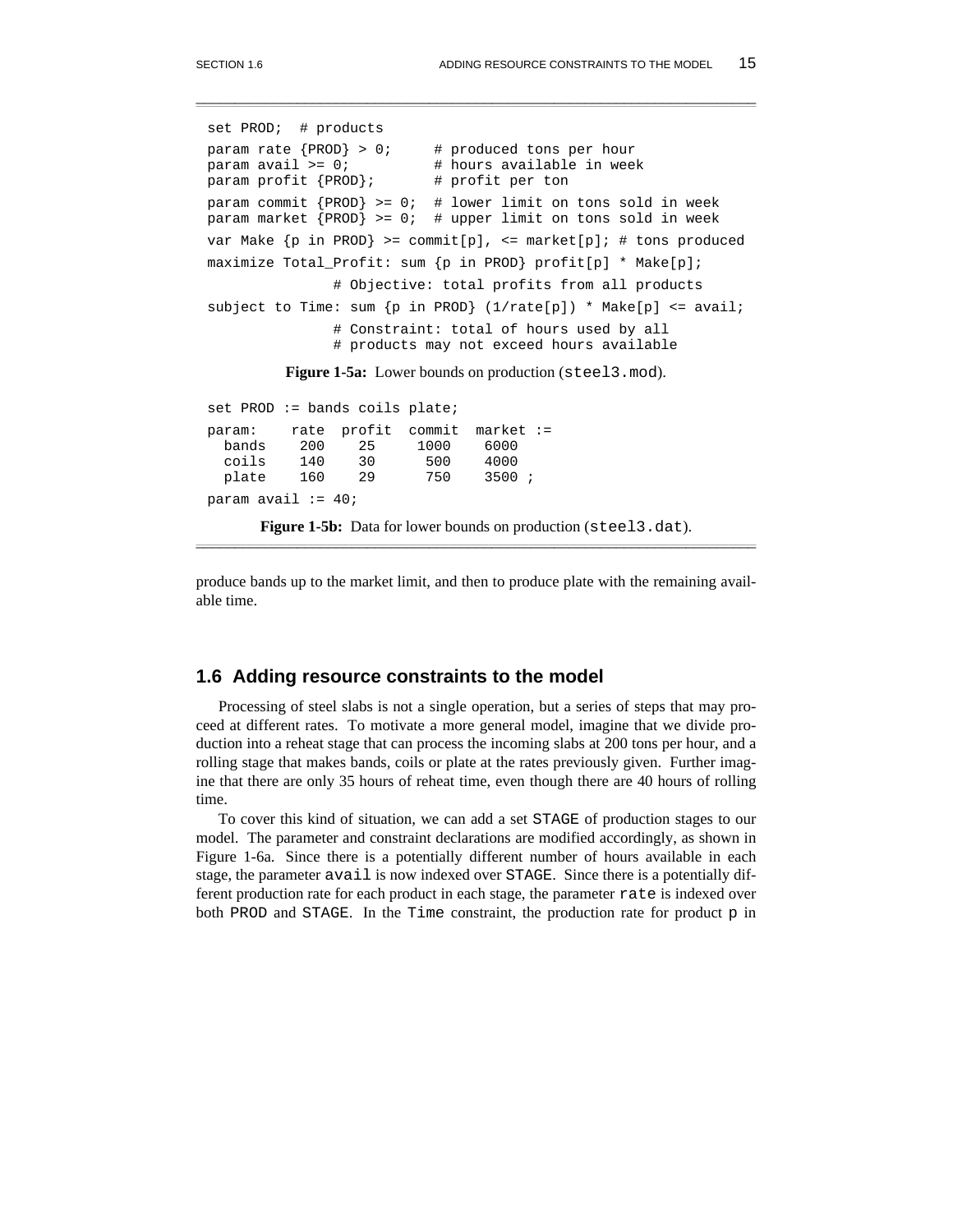```
set PROD; # products
set STAGE; # stages
param rate {PROD, STAGE} > 0; # tons per hour in each stage<br>param avail {STAGE} >= 0; # hours available/week in eac
                                 # hours available/week in each stage<br># profit per ton
param profit {PROD};
param commit {PROD} > = 0; # lower limit on tons sold in week
param market {PROD} > = 0; # upper limit on tons sold in week
var Make {p \text{ in } PROD} >= commit[p], <= market[p]; # tons produced
maximize Total_Profit: sum {p in PROD} profit[p] * Make[p];
                 # Objective: total profits from all products
subject to Time {s in STAGE}:
   sum \{p \text{ in } PROD\} (1/rate[p,s]) * Make[p] <= avail[s];
                 # In each stage: total of hours used by all
                 # products may not exceed hours available
```
Figure 1-6a: Additional resource constraints (steel4.mod).  $\mathcal{L} = \{ \mathcal{L} = \{ \mathcal{L} = \{ \mathcal{L} = \mathcal{L} \} \mid \mathcal{L} = \{ \mathcal{L} = \{ \mathcal{L} = \mathcal{L} = \mathcal{L} = \mathcal{L} = \mathcal{L} = \mathcal{L} = \mathcal{L} = \mathcal{L} = \mathcal{L} = \mathcal{L} = \mathcal{L} = \mathcal{L} = \mathcal{L} = \mathcal{L} = \mathcal{L} = \mathcal{L} = \mathcal{L} = \mathcal{L} = \mathcal{L} = \mathcal{L} = \mathcal{L} = \mathcal{L} = \mathcal{$ 

stage s is referred to as  $rate[p, s]$ ; this is AMPL's version of a doubly subscripted entity like *aps* in algebraic notation.

The only other change is to the constraint declaration, where we no longer have a single constraint, but a constraint for each stage, imposed by limited time available at that stage. In algebraic notation, this might have been written

Subject to  $\sum_{s \in \mathbb{R}} (1/a_{ps}) X_p \le b_s$ , for each  $s \in S$ . *p* ∈*P*

\_\_\_\_\_\_\_\_\_\_\_\_\_\_\_\_\_\_\_\_\_\_\_\_\_\_\_\_\_\_\_\_\_\_\_\_\_\_\_\_\_\_\_\_\_\_\_\_\_\_\_\_\_\_\_\_\_\_\_\_\_\_\_\_\_\_\_\_\_\_\_\_\_\_\_\_\_\_\_\_\_\_\_\_\_\_\_\_\_\_\_\_\_\_\_\_\_\_\_\_\_\_\_\_\_\_\_\_\_\_\_\_\_\_\_\_\_\_\_\_\_\_\_\_\_\_\_

Compare the AMPL version:

```
subject to Time {s in STAGE}:
   sum {p \text{ in } PROD} (1/\text{rate}[p,s]) * Make[p] <= avail[s];
```
As in the other examples, this is a straightforward analogue, adapted to the requirements of a computer language. In almost all models, most of the constraints are indexed collections like this one.

Since rate is now indexed over combinations of two indices, it requires a data table all to itself, as in Figure 1-6b. The data file must also include the membership for the new set STAGE, and values of avail for both reheat and roll.

After these changes are made, we use AMPL to get another revised solution:

```
ampl: reset;
ampl: model steel4.mod; data steel4.dat; solve;
MINOS 5.5: optimal solution found.
4 iterations, objective 190071.4286
```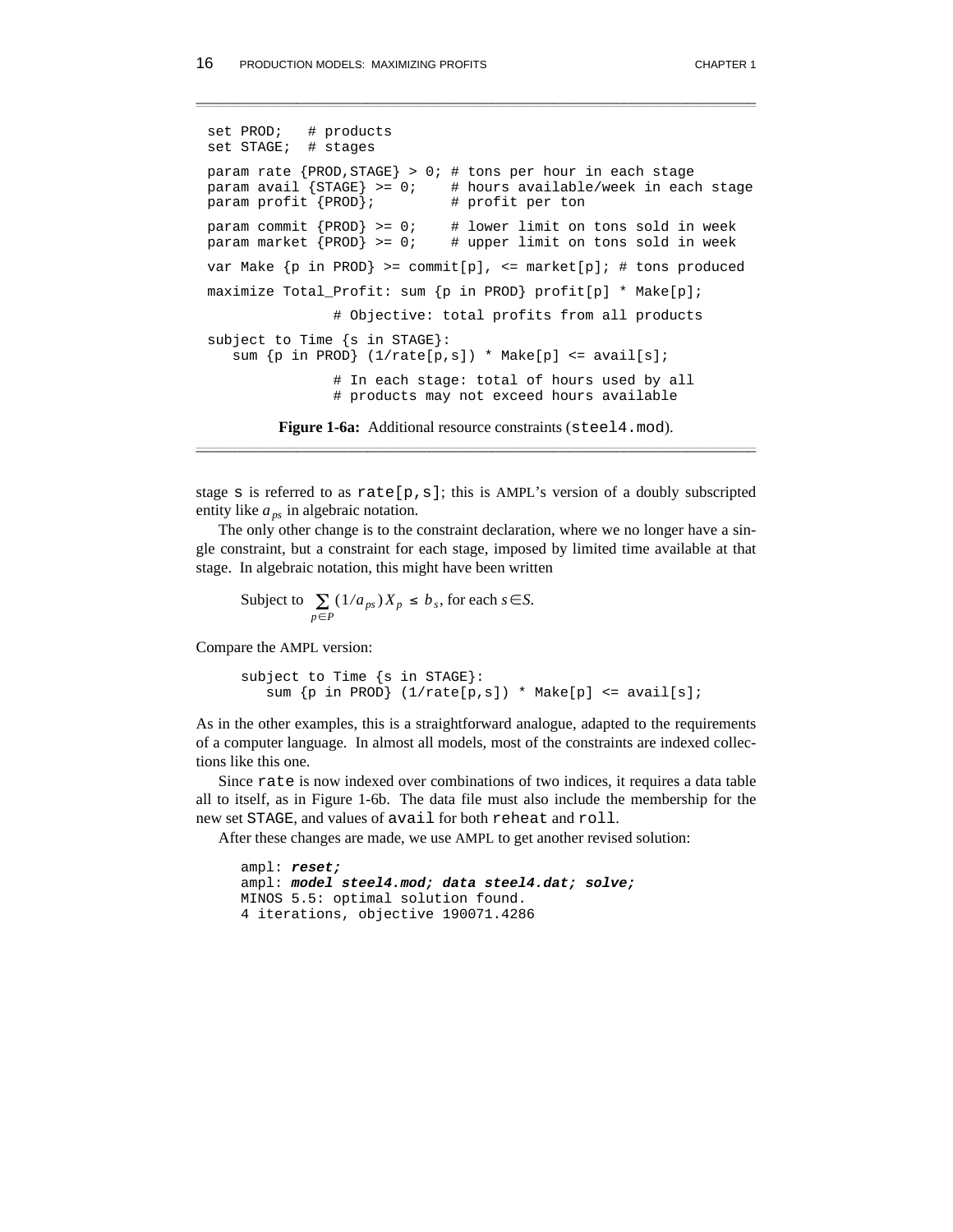```
set PROD := bands coils plate;
set STAGE := reheat roll;
param rate: reheat roll :=
 bands 200 200
 coils 200 140
 plate 200 160 ;
param: profit commit market :=
 bands 25 1000 6000
 coils 30 500 4000<br>plate 29 750 3500
 plate 29 750 3500 ;
param avail := reheat 35 roll 40 ;
```
\_\_\_\_\_\_\_\_\_\_\_\_\_\_\_\_\_\_\_\_\_\_\_\_\_\_\_\_\_\_\_\_\_\_\_\_\_\_\_\_\_\_\_\_\_\_\_\_\_\_\_\_\_\_\_\_\_\_\_\_\_\_\_\_\_\_\_\_\_\_\_\_\_\_\_\_\_\_\_\_\_\_\_\_\_\_\_\_\_\_\_\_\_\_\_\_\_\_\_\_\_\_\_\_\_\_\_\_\_\_\_\_\_\_\_\_\_\_\_\_\_\_\_\_\_\_\_

Figure 1-6b: Data for additional resource constraints (steel4.dat).  $\blacksquare$ 

\_\_\_\_\_\_\_\_\_\_\_\_\_\_\_\_\_\_\_\_\_\_\_\_\_\_\_\_\_\_\_\_\_\_\_\_\_\_\_\_\_\_\_\_\_\_\_\_\_\_\_\_\_\_\_\_\_\_\_\_\_\_\_\_\_\_\_\_\_\_\_\_ \_\_\_\_\_\_\_\_\_\_\_\_\_\_\_\_\_\_\_\_\_\_\_\_\_\_\_\_\_\_\_\_\_\_\_\_\_\_\_\_\_\_\_\_\_\_\_\_\_\_\_\_\_\_\_\_\_\_\_\_\_\_\_\_\_\_\_\_\_\_\_\_\_\_\_\_\_\_\_\_\_\_\_\_\_\_\_\_\_\_\_\_\_\_\_\_\_\_\_\_\_\_\_\_\_\_\_\_\_\_\_\_\_\_\_\_\_\_\_\_\_\_\_\_\_\_\_\_\_\_\_\_\_\_\_\_\_\_\_\_\_\_\_\_\_\_\_\_\_\_\_\_\_\_\_\_\_\_\_\_\_\_\_\_\_\_\_\_\_\_\_\_\_\_\_\_\_\_\_\_

ampl: **display Make.lb, Make, Make.ub, Make.rc;** Make.lb Make Make.ub Make.rc := bands 1000 3357.14 6000 5.32907e-15<br>coils 500 500 4000 -1.85714 coils 500 500 4000 -1.85714<br>plate 750 3142.86 3500 3.55271 plate 750 3142.86 3500 3.55271e-15 ; ampl: **display Time;** Time [\*] := reheat 1800 roll 3200 ;

The reset command erases the previous model so a new one can be read in.

At the end of the example above we have displayed the ''marginal values'' (also called ''dual values'' or ''shadow prices'') associated with the Time constraints. The marginal value of a constraint measures how much the value of the objective would improve if the constraint were relaxed by a small amount. For example, here we would expect that up to some point, additional reheat time would produce another \$1800 of extra profit per hour, and additional rolling time would produce \$3200 per hour; decreasing these times would decrease the profit correspondingly. In output commands like display, AMPL interprets a constraint's name alone as referring to the associated marginal values.

We also display several quantities associated with the variables Make. First there are lower bounds Make.lb and upper bounds Make.ub, which in this case are the same as commit and market. We also show the ''reduced cost'' Make.rc, which has the same meaning with respect to the bounds that the marginal values have with respect to the constraints. Thus we see that, again up to some point, each increase of a ton in the lower bound (or commitment) for coil production should reduce profits by about \$1.86; each one-ton decrease in the lower bound should improve profits by about \$1.86. The production levels for bands and plates are between their bounds, so their reduced costs are essentially zero (recall that  $e-15$  means  $\times 10^{-15}$ ), and changing their levels will have no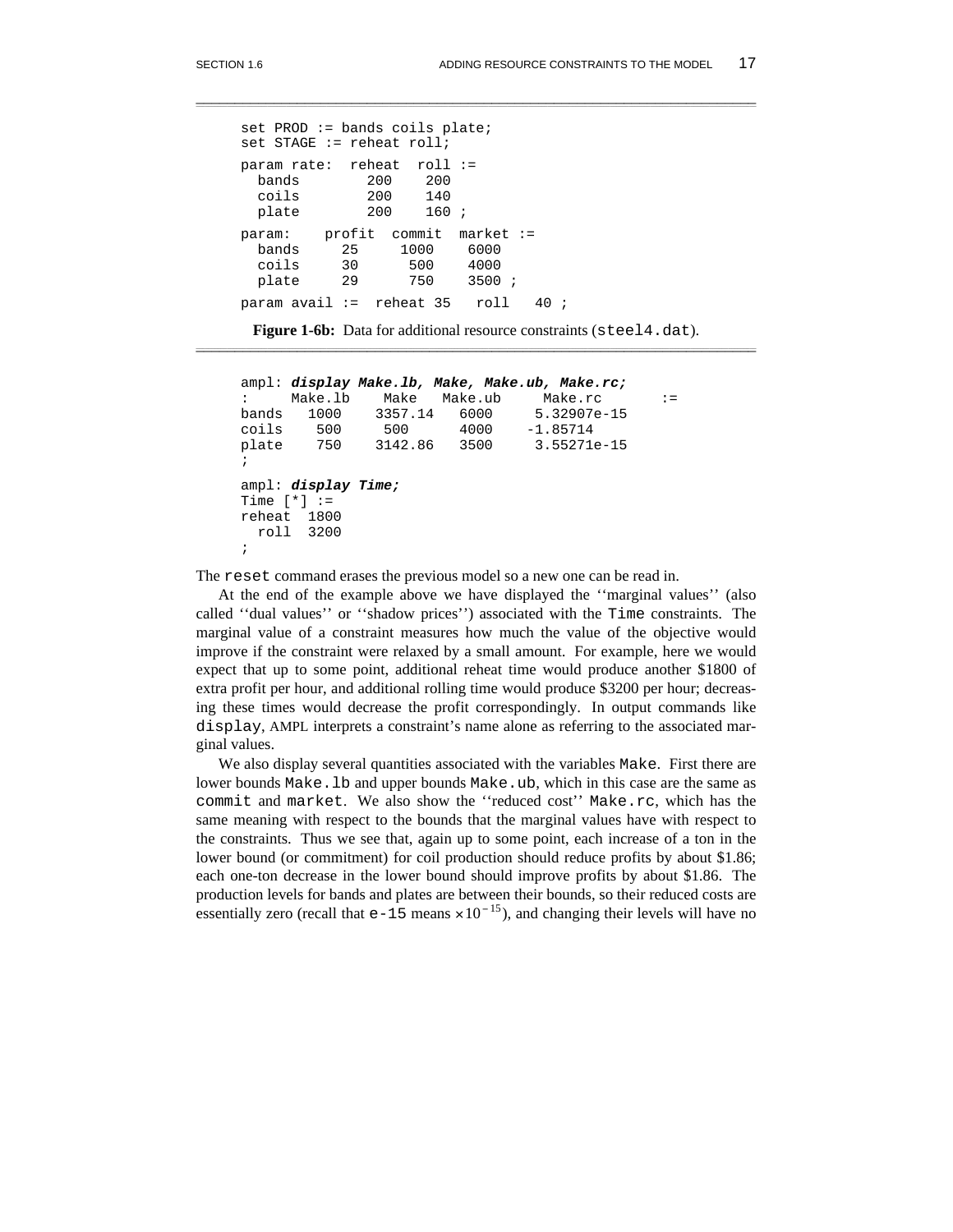| AMPL/Java/Swing 0.1                                             |                                                                                                                  |  |  |
|-----------------------------------------------------------------|------------------------------------------------------------------------------------------------------------------|--|--|
| Edit<br>Show<br>Display<br>File<br>Run                          | Window<br>Help                                                                                                   |  |  |
| Model Data Solve Reset Display Clear                            |                                                                                                                  |  |  |
| Transcript                                                      | 000<br>Model /Users/bwk/javampl/steel.mod                                                                        |  |  |
| ampl: display Make;                                             | set PROD; # products                                                                                             |  |  |
| == 2 == model steel.mod; data steel.dat; sol                    | # tons produced per hour<br>param rate $\{PROD\} > 0$ ;<br>$param \ available = 0;$<br># hours available in week |  |  |
| 2 variables, all linear<br>1 constraint, all linear; 2 nonzeros | param profit {PROD};<br># profit per ton<br>param market $\{PROD\}$ >= 0; # limit on tons sold in week           |  |  |
| 1 linear objective; 2 nonzeros.                                 | var Make {p in PROD} >= 0, <= market[p]; # tons produced                                                         |  |  |
| MINOS 5.5: solve<br>MINOS 5.5: optimal solution found.          | maximize Total Profit: sum {p in PROD} profit[p] * Make[p];                                                      |  |  |
| 2 iterations, objective 192000<br>$== 3 == display Make;$       | # Objective: total profits from all products                                                                     |  |  |
| Make $[*] :=$<br>bands 6000<br>$coils$ 1400                     | subject to Time: sum {p in PROD} (1/rate[p]) * Make[p] <= a                                                      |  |  |
|                                                                 | # Constraint: total of hours used by all<br># products may not exceed hours available                            |  |  |
| $-4$                                                            |                                                                                                                  |  |  |
|                                                                 |                                                                                                                  |  |  |

**Figure 1-7a:** A Java-based AMPL graphical user interface (Macintosh). \_\_\_\_\_\_\_\_\_\_\_\_\_\_\_\_\_\_\_\_\_\_\_\_\_\_\_\_\_\_\_\_\_\_\_\_\_\_\_\_\_\_\_\_\_\_\_\_\_\_\_\_\_\_\_\_\_\_\_\_\_\_\_\_\_\_\_\_\_\_\_\_ \_\_\_\_\_\_\_\_\_\_\_\_\_\_\_\_\_\_\_\_\_\_\_\_\_\_\_\_\_\_\_\_\_\_\_\_\_\_\_\_\_\_\_\_\_\_\_\_\_\_\_\_\_

\_\_\_\_\_\_\_\_\_\_\_\_\_\_\_\_\_\_\_\_\_\_\_\_\_\_\_\_\_\_\_\_\_\_\_\_\_\_\_\_\_\_\_\_\_\_\_\_\_\_\_\_\_\_\_\_\_\_\_\_\_\_\_\_\_\_\_\_\_\_\_\_\_\_\_\_\_\_\_\_\_\_\_\_\_\_\_\_\_\_\_\_\_\_\_\_\_\_\_\_\_\_\_\_\_\_\_\_\_\_\_\_\_\_\_\_\_\_\_\_\_\_\_\_\_\_\_

effect. Bounds, marginal (or dual) values, reduced costs and other quantities associated with variables and constraints are explored further in Section 12.5.

Comparing this session with our previous one, we see that the additional reheat time restriction reduces profits by about \$4750, and forces a substantial change in the optimal solution: much higher production of plate and lower production of bands. Moreover, the logic underlying the optimum is no longer so obvious. It is the difficulty of solving LPs by logical reasoning alone that necessitates computer-based systems such as AMPL.

# **1.7 AMPL interfaces**

The examples that we have presented so far all use AMPL's command interface: the user types textual commands and the system responds with textual results. This is what we will use throughout the book to illustrate AMPL's capabilities. It permits access to all of AMPL's rich collection of features, and it will be the same in all environments. A text-based interface is most natural for creating scripts of frequently used commands and for writing programs that use AMPL's programming constructs (the topics of Chapter 13). And text commands are used in applications where AMPL is a hidden or behind-thescenes part of some larger process.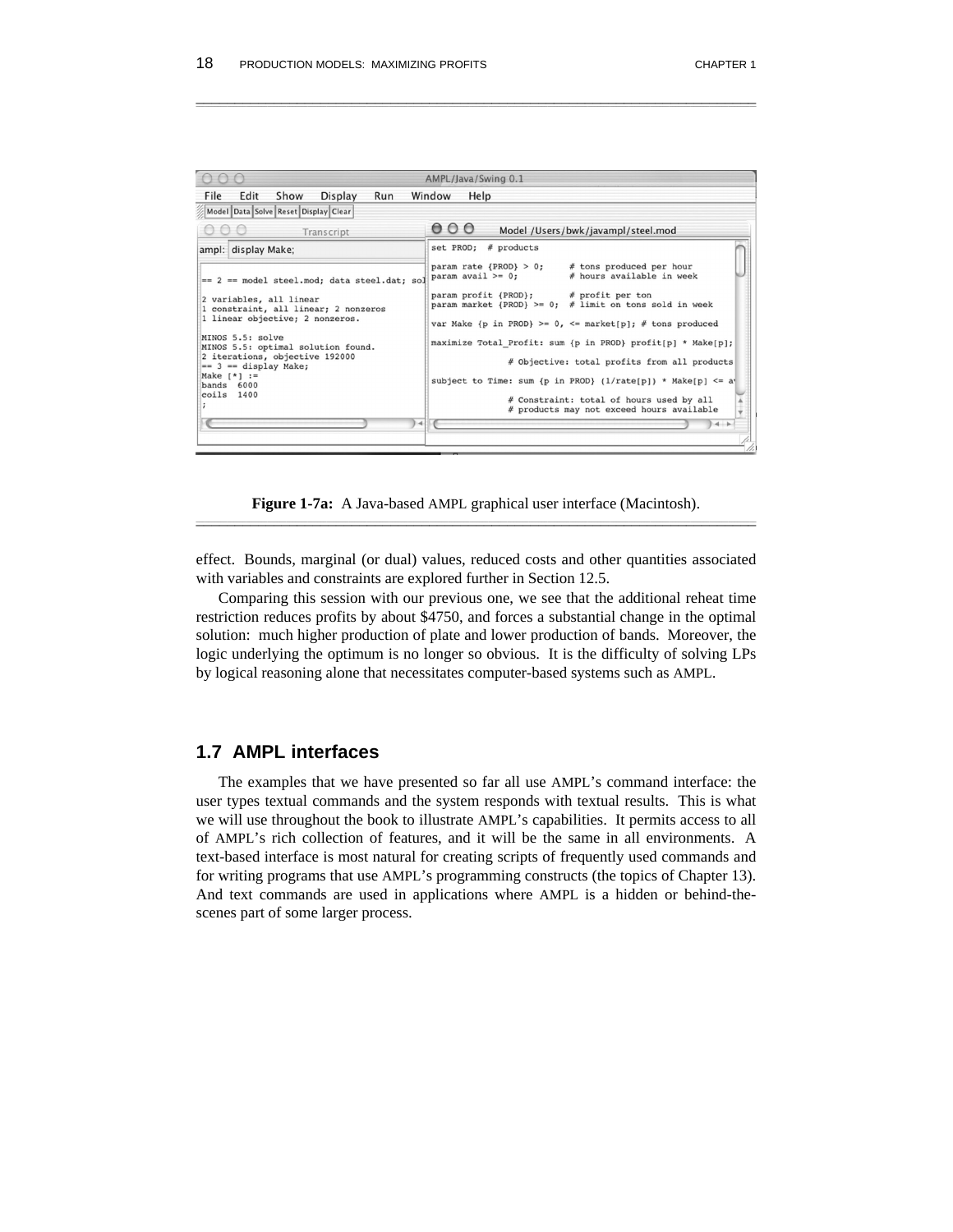| $\times$ AMPL/Tk 0.9                                                                                                                                                                                                                                                                                                                                                                    | $  D $ $\times$                                                                                                                                                                                                                                                                                                                                                                                                                                                                                                                                                                                                                                                                     |
|-----------------------------------------------------------------------------------------------------------------------------------------------------------------------------------------------------------------------------------------------------------------------------------------------------------------------------------------------------------------------------------------|-------------------------------------------------------------------------------------------------------------------------------------------------------------------------------------------------------------------------------------------------------------------------------------------------------------------------------------------------------------------------------------------------------------------------------------------------------------------------------------------------------------------------------------------------------------------------------------------------------------------------------------------------------------------------------------|
| Edit View Send Help<br><b>File</b>                                                                                                                                                                                                                                                                                                                                                      |                                                                                                                                                                                                                                                                                                                                                                                                                                                                                                                                                                                                                                                                                     |
| New   Model   Data   Save   Solve   Display   Prev   Next   Find:                                                                                                                                                                                                                                                                                                                       |                                                                                                                                                                                                                                                                                                                                                                                                                                                                                                                                                                                                                                                                                     |
| ampl:   display commit, Make, market;                                                                                                                                                                                                                                                                                                                                                   | /n/bopp/v7/bwk/steel3.mod                                                                                                                                                                                                                                                                                                                                                                                                                                                                                                                                                                                                                                                           |
| <b>Transcript</b>                                                                                                                                                                                                                                                                                                                                                                       | set PROD; # products                                                                                                                                                                                                                                                                                                                                                                                                                                                                                                                                                                                                                                                                |
| $# == 3 solve:  \n= 3$<br>3 variables, all linear<br>1 constraint, all linear; 3 nonzeros<br>1 linear objective; 3 nonzeros.<br>MINOS 5.5: optimal solution found.<br>2 iterations, objective 194828.5714<br># == 4 display commit, Make, market; ==<br>commit<br>Make<br>market<br>$\cdot =$<br>1000<br>6000<br>6000<br>hands<br>coils 500<br>500 4000<br>750<br>1028.57 3500<br>plate | param rate {PROD} > 0; # produced tons per ho<br>$\frac{1}{2}$ param avail $\rightarrow$ = 0; # hours available in w<br>param profit {PROD};<br># profit per ton<br>param commit $\{PROD\}$ >= 0; # lower limit on tons<br>param market $\{PROD\}$ >= 0; # upper limit on tons<br>var Make {p in PROD} >= commit[p], $\leq$ market[p];<br>maximize Total Profit: sum {p in PROD} profit[p]<br># Objective: total profits from al<br>/n/bopp/v7/bwk/steel3.dat<br>set PROD := bands coils plate;<br>rate profit commit market :=<br>param:<br>200<br>25<br>1000<br>6000<br>bands<br>30<br>500<br>coils<br>140<br>4000<br>29<br>750<br>3500:<br>160<br>plate<br>param avail $:= 40$ ; |

**Figure 1-7b:** A Tcl/Tk-based AMPL graphical user interface (Unix). \_\_\_\_\_\_\_\_\_\_\_\_\_\_\_\_\_\_\_\_\_\_\_\_\_\_\_\_\_\_\_\_\_\_\_\_\_\_\_\_\_\_\_\_\_\_\_\_\_\_\_\_\_\_\_\_\_\_\_\_\_\_\_\_\_\_\_\_\_\_\_\_ \_\_\_\_\_\_\_\_\_\_\_\_\_\_\_\_\_\_\_\_\_\_\_\_\_\_\_\_\_\_\_\_\_\_\_\_\_\_\_\_\_\_\_\_\_\_\_\_\_\_\_\_\_

\_\_\_\_\_\_\_\_\_\_\_\_\_\_\_\_\_\_\_\_\_\_\_\_\_\_\_\_\_\_\_\_\_\_\_\_\_\_\_\_\_\_\_\_\_\_\_\_\_\_\_\_\_\_\_\_\_\_\_\_\_\_\_\_\_\_\_\_\_\_\_\_\_\_\_\_\_\_\_\_\_\_\_\_\_\_\_\_\_\_\_\_\_\_\_\_\_\_\_\_\_\_\_\_\_\_\_\_\_\_\_\_\_\_\_\_\_\_\_\_\_\_\_\_\_\_\_

All that said, however, there are plenty of times where a graphical user interface can make a program easier to use, helping novices to get started and casual or infrequent users to recall details. AMPL is no exception. Thus there are a variety of graphical interfaces for AMPL, loosely analogous to the ''integrated development environments'' for conventional programming languages, though AMPL's environments are much less elaborate. An AMPL graphical interface typically provides a way to easily execute standard commands, set options, invoke solvers, and display the results, often by pushing buttons and selecting menu items instead of by typing commands.

Interfaces exist for standard operating system platforms. For example, Figure 1-7a shows a simple interface based on Java that runs on Unix and Linux, Windows, and Macintosh, presenting much the same appearance on each. (The Mac interface is shown.) Figure 1-7b shows a similar interface based on Tcl/Tk, shown running on Unix but also portable to Windows and Macintosh. Figure 1-7c shows another interface, created with Visual Basic and running on Windows.

There are also web-based interfaces that provide client-server access to AMPL or solvers over network connections, and a number of application program interfaces (API's) for calling AMPL from other programs. The AMPL web site, www.ampl.com, provides up to date information on all types of available interfaces.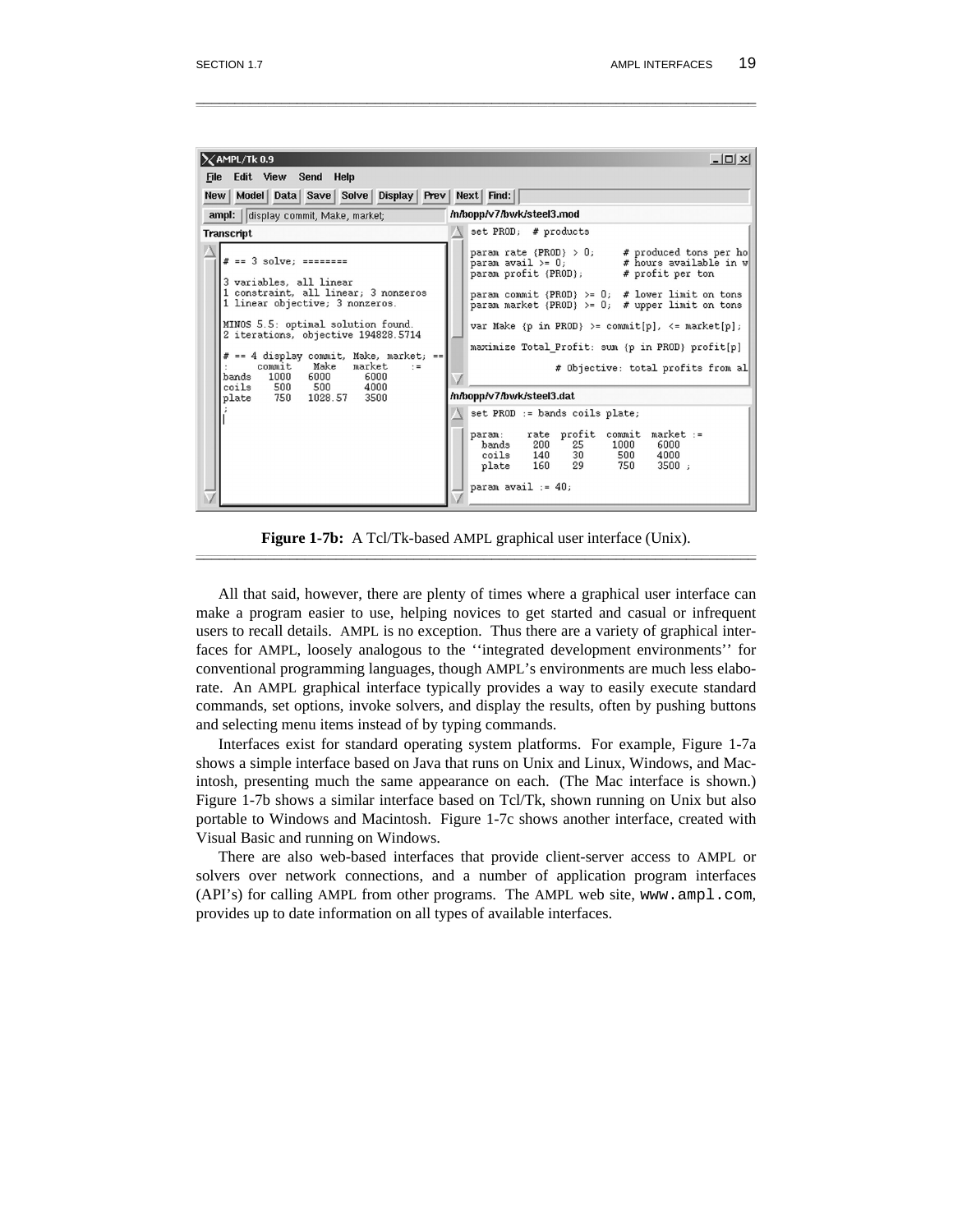| <b>AMPLWin</b>                                                                                                                            | $ \Box$ $\times$                                                                                                                                                                  |
|-------------------------------------------------------------------------------------------------------------------------------------------|-----------------------------------------------------------------------------------------------------------------------------------------------------------------------------------|
| File Edit View Send Window Help                                                                                                           |                                                                                                                                                                                   |
| New Model Data<br>Solve<br>Display<br>Next<br>Save<br>Prev<br>Find:                                                                       | M<br>c I<br>D                                                                                                                                                                     |
| $\Box$ d $\boxtimes$<br>Command interface                                                                                                 | $ \Box$ $\times$<br>Model C:\amplwin\steel4.mod                                                                                                                                   |
| display Make.lb, Make, Make.ub, Make.rc;<br>ampl:                                                                                         | set PROD;<br># products                                                                                                                                                           |
| display Make.lb, Make, Make.ub, Make.rc;                                                                                                  | $\left  \text{set }\text{STAGE} \right\rangle$ # stages                                                                                                                           |
| -- 1 -----------------<br>solve:                                                                                                          | param rate {PROD, STAGE} > 0; # tons per hour in each stage<br>$\frac{1}{2}$ param avail (STAGE) >= 0; # hours available/week in each<br>param profit (PROD);<br># profit per ton |
| 3 variables, all linear<br>2 constraints, all linear; 6 nonzeros<br>1 linear objective; 3 nonzeros.<br>MINOS 5.5: optimal solution found. | $ $ param commit {PROD} >= 0;<br># lower limit on tons sold in<br>$\lvert$ param market (PROD) >= 0;<br># upper limit on tons sold in                                             |
| 4 iterations, objective 190071.4286                                                                                                       |                                                                                                                                                                                   |
| -- 2 ----------------                                                                                                                     | $ \Box$ $\times$<br>Data C:\amplwin\steel4.dat                                                                                                                                    |
| display Make.lb, Make, Make.ub, Make.rc;<br>Make.lb<br>Make<br>Make.ub<br>Make.rc<br>1000<br>3357.14<br>6000<br>$\Omega$<br>bands         | set PROD := bands coils plate;<br>set STAGE := reheat roll:                                                                                                                       |
| coils<br>500<br>500<br>4000<br>$-1.85714$<br>blate<br>3142.86 3500<br>750<br>$\Omega$                                                     | maram rate: reheat roll :=<br>hands<br>200<br>200<br>coils<br>200<br>140<br>plate<br>200<br>160:                                                                                  |
|                                                                                                                                           | profit commit market :=<br>lparam:<br>2.5<br>1000<br>6000<br>hands                                                                                                                |
|                                                                                                                                           |                                                                                                                                                                                   |

**Figure 1-7c:** A Visual Basic AMPL graphical user interface (Windows).  $\mathcal{L} = \{ \mathcal{L} = \{ \mathcal{L} = \{ \mathcal{L} = \mathcal{L} \} \mid \mathcal{L} = \{ \mathcal{L} = \{ \mathcal{L} = \mathcal{L} = \mathcal{L} = \mathcal{L} = \mathcal{L} = \mathcal{L} = \mathcal{L} = \mathcal{L} = \mathcal{L} = \mathcal{L} = \mathcal{L} = \mathcal{L} = \mathcal{L} = \mathcal{L} = \mathcal{L} = \mathcal{L} = \mathcal{L} = \mathcal{L} = \mathcal{L} = \mathcal{L} = \mathcal{L} = \mathcal{L} = \mathcal{$ 

\_\_\_\_\_\_\_\_\_\_\_\_\_\_\_\_\_\_\_\_\_\_\_\_\_\_\_\_\_\_\_\_\_\_\_\_\_\_\_\_\_\_\_\_\_\_\_\_\_\_\_\_\_\_\_\_\_\_\_\_\_\_\_\_\_\_\_\_\_\_\_\_\_\_\_\_\_\_\_\_\_\_\_\_\_\_\_\_\_\_\_\_\_\_\_\_\_\_\_\_\_\_\_\_\_\_\_\_\_\_\_\_\_\_\_\_\_\_\_\_\_\_\_\_\_\_\_

# **Bibliography**

Julius S. Aronofsky, John M. Dutton and Michael T. Tayyabkhan, *Managerial Planning with Linear Programming: In Process Industry Operations.* John Wiley & Sons (New York, NY, 1978). A detailed account of a variety of profit-maximizing applications, with emphasis on the petroleum and petrochemical industries.

Vašek Chvátal, *Linear Programming*, W. H. Freeman (New York, NY, 1983). A concise and economical introduction to theoretical and algorithmic topics in linear programming.

Tibor Fabian, ''A Linear Programming Model of Integrated Iron and Steel Production.'' Management Science **4** (1958) pp. 415–449. An application to all stages of steelmaking — from coal and ore through finished products — from the early days of linear programming.

Robert Fourer and Goutam Dutta, ''A Survey of Mathematical Programming Applications in Integrated Steel Plants.'' Manufacturing & Service Operations Management **4** (2001) pp. 387–400.

David A. Kendrick, Alexander Meeraus and Jaime Alatorre, *The Planning of Investment Programs in the Steel Industry.* The Johns Hopkins University Press (Baltimore, MD, 1984). Several detailed mathematical programming models, using the Mexican steel industry as an example.

Robert J. Vanderbei, *Linear Programming: Foundations and Extensions* (2nd edition). Kluwer Academic Publishers (Dordrecht, The Netherlands, 2001). An updated survey of linear programming theory and methods.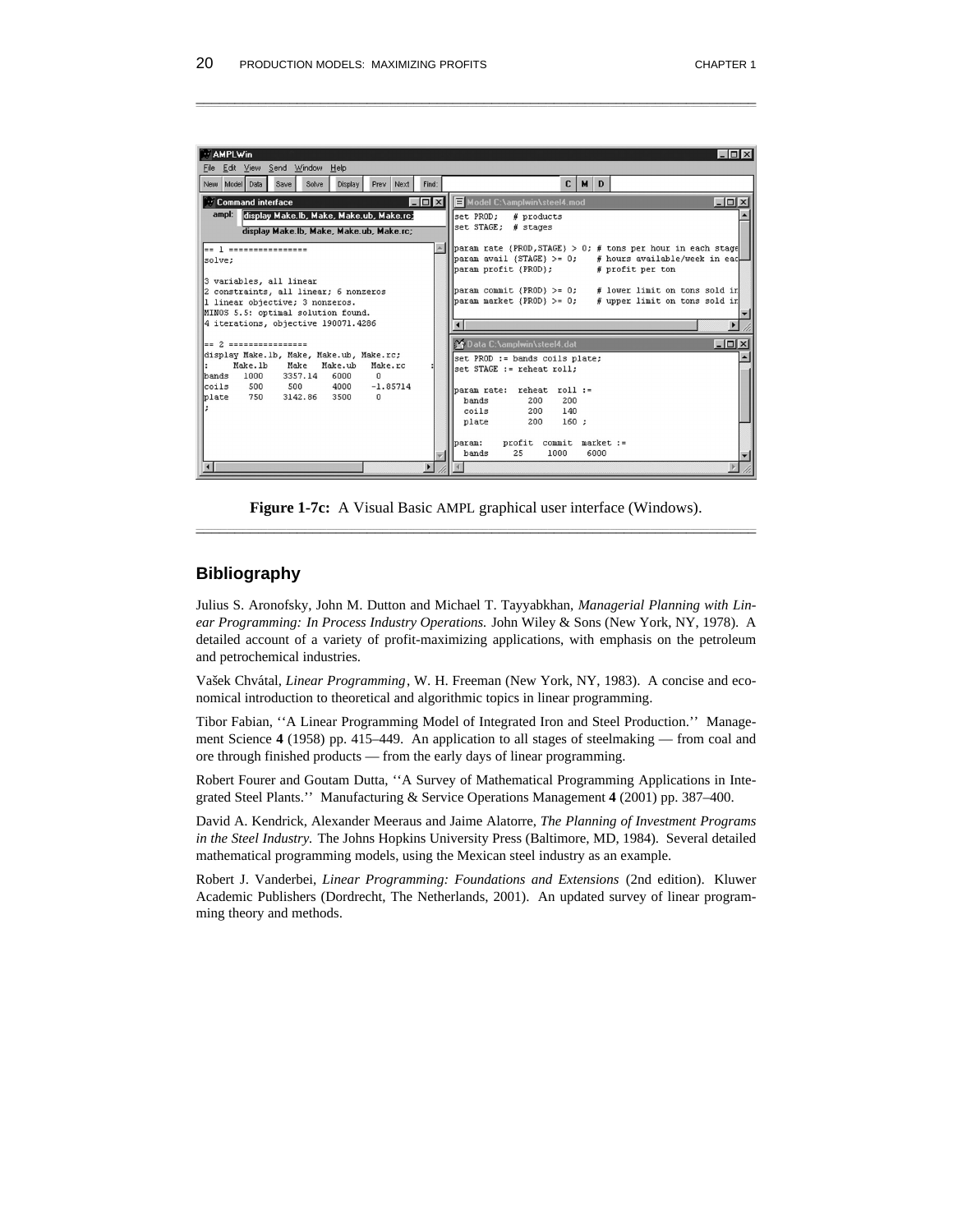### **Exercises**

**1-1.** This exercise starts with a two-variable linear program similar in structure to the one of Sections 1.1 and 1.2, but with a quite different story behind it.

(a) You are in charge of an advertising campaign for a new product, with a budget of \$1 million. You can advertise on TV or in magazines. One minute of TV time costs \$20,000 and reaches 1.8 million potential customers; a magazine page costs \$10,000 and reaches 1 million. You must sign up for at least 10 minutes of TV time. How should you spend your budget to maximize your audience? Formulate the problem in AMPL and solve it. Check the solution by hand using at least one of the approaches described in Section 1.1.

(b) It takes creative talent to create effective advertising; in your organization, it takes three person-weeks to create a magazine page, and one person-week to create a TV minute. You have only 100 person-weeks available. Add this constraint to the model and determine how you should now spend your budget.

(c) Radio advertising reaches a quarter million people per minute, costs \$2,000 per minute, and requires only 1 person-day of time. How does this medium affect your solutions?

(d) How does the solution change if you have to sign up for at least two magazine pages? A maximum of 120 minutes of radio?

**1-2.** The steel model of this chapter can be further modified to reflect various changes in production requirements. For each part below, explain the modifications to Figures 1-6a and 1-6b that would be required to achieve the desired changes. (Make each change separately, rather than accumulating the changes from one part to the next.)

(a) How would you change the constraints so that total hours used by all products must *equal* the total hours available for each stage? Solve the linear program with this change, and verify that you get the same results. Explain why, in this case, there is no difference in the solution.

(b) How would you add to the model to restrict the total weight of all products to be less than a new parameter, max\_weight? Solve the linear program for a weight limit of 6500 tons, and explain how this extra restriction changes the results.

(c) The incentive system for mill managers may tend to encourage them to produce as many tons as possible. How would you change the objective function to maximize total tons? For the data of our example, does this make a difference to the optimal solution?

(d) Suppose that instead of the lower bounds represented by  $commit[p]$  in our model, we want to require that each product represent a certain share of the total tons produced. In the algebraic notation of Figure 1-1, this new constraint might be represented as

$$
X_j \geq s_j \sum_{k \in P} X_k
$$
, for each  $j \in P$ 

where  $s_i$  is the minimum share associated with project *j*. How would you change the AMPL model to use this constraint in place of the lower bounds commit [p]? If the minimum shares are 0.4 for bands and plate, and 0.1 for coils, what is the solution?

Verify that if you change the minimum shares to 0.5 for bands and plate, and 0.1 for coils, the linear program gives an optimal solution that produces nothing, at zero profit. Explain why this makes sense.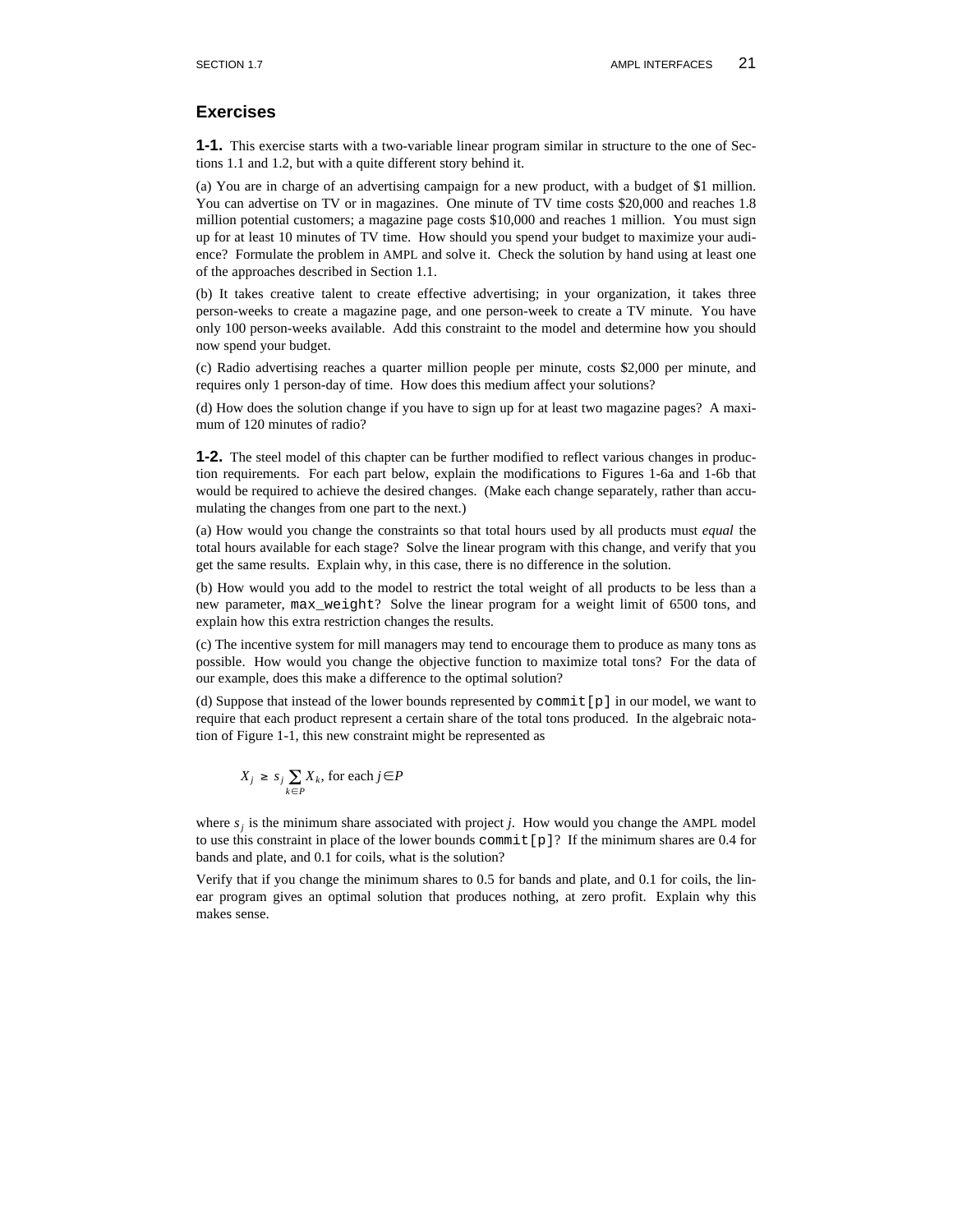(e) Suppose there is an additional finishing stage for plates only, with a capacity of 20 hours and a rate of 150 tons per hour. Explain how you could modify the data, without changing the model, to incorporate this new stage.

**1-3.** This exercise deals with some issues of ''sensitivity'' in the steel models.

(a) For the linear program of Figures 1-5a and 1-5b, display  $Time$  and Make.rc. What do these values tell you about the solution? (You may wish to review the explanation of marginal values and reduced costs in Section 1.6.)

(b) Explain why the reheat time constraints added in Figure 1-6a result in a higher production of plate and a lower production of bands.

(c) Use AMPL to verify the following statements: If the available reheat time is increased from 35 to 36 in the data of Figure 1-6b, then the profit goes up by \$1800 as predicted in Section 1.6. If the reheat time is further increased to 37, the profit goes up by another \$1800. However, if the reheat time is increased to 38, there is a smaller increase in the profit, and further increases past 38 have no effect on the optimal profit at all. To change the reheat time to, say, 26 without changing and reading the data file over again, type the command

let avail["reheat"] := 36;

By trying some other values of the reheat time, confirm that the profit increases by \$1800 per extra hour for any number of hours between 35 and 37 9*/*14, but that any increase in the reheat time beyond 37 9*/*14 hours doesn't give any further profit.

Draw a plot of the profit versus the number of reheat hours available, for hours  $\geq 35$ .

(d) To find the slope of the plot from  $(c)$  — profit versus reheat time available — at any particular reheat time value, you need only look at the marginal value of Time["reheat"]. Using this observation as an aid, extend your plot from (c) down to 25 hours of reheat time. Verify that the slope of the plot remains at \$6000 per hour from 25 hours down to less than 12 hours of reheat time. Explain what happens when the available reheat time drops to 11 hours.

**1-4.** Here is a similar profit-maximizing model, but in a different context. An automobile manufacturer produces several kinds of cars. Each kind requires a certain amount of factory time per car to produce, and yields a certain profit per car. A certain amount of factory time has been scheduled for the next week, and it is desired to use all this time; but at least a certain number of each kind of car must be manufactured to meet dealer requirements.

(a) What are the data values that define this problem? How would you declare the sets and parameter values for this problem in AMPL? What are the decision variables, and how would you declare them in AMPL?

(b) Assuming that the objective is to maximize total profit, how would you declare an objective in AMPL for this problem? How would you declare the constraints?

(c) For purposes of experiment, suppose that there are three kinds of cars, known at the factory as *T*, *C* and *L*, that 120 hours are available, and that the time per car, profit per car and dealer orders for each kind of car are as follows:

| Car | time | profit | orders |
|-----|------|--------|--------|
| т   |      | 200    | 10     |
| C   | 2    | 500    | 20     |
| L   | 3    | 700    | 15     |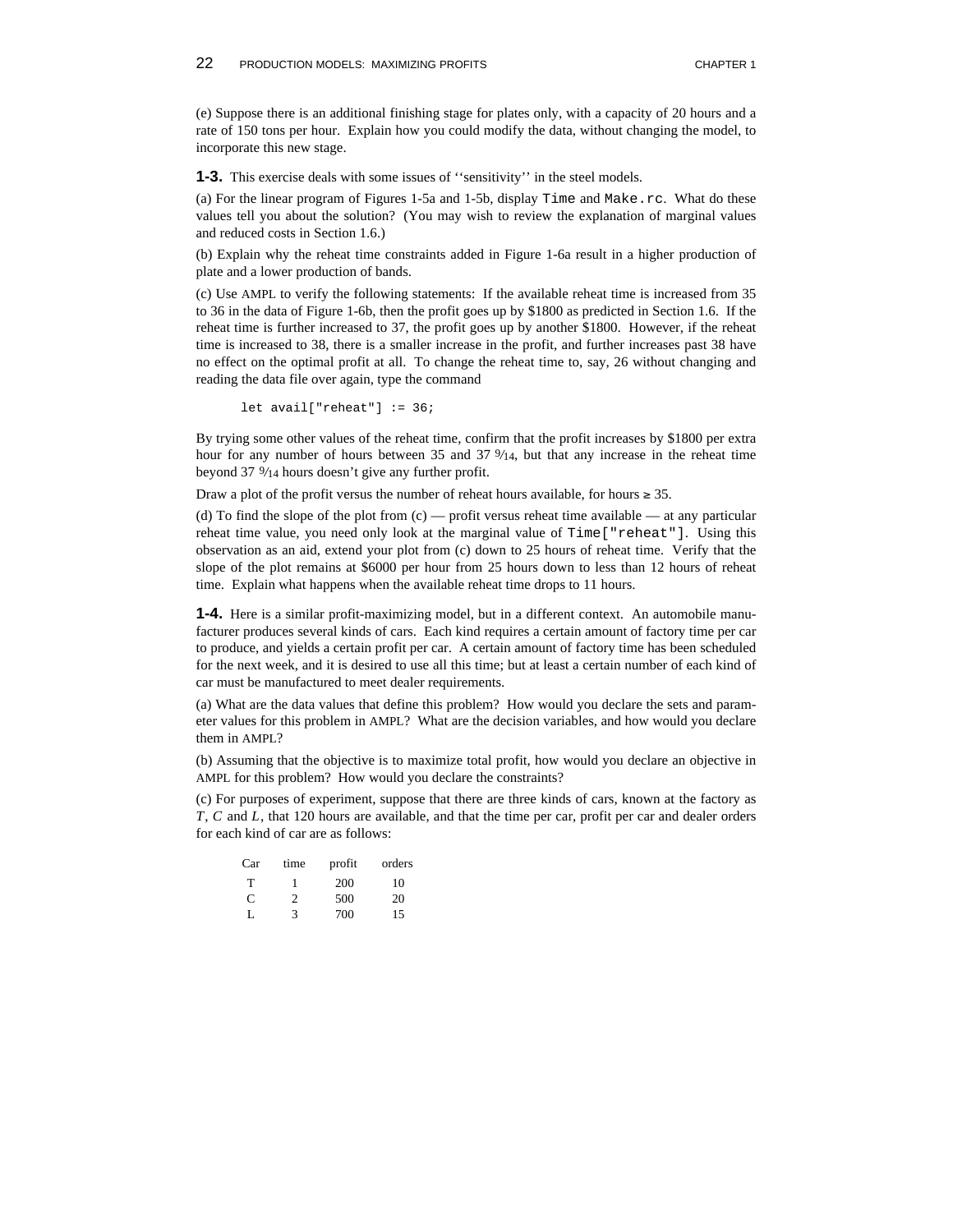How much of each car should be produced, and what is the maximum profit? You should find that your solution specifies a fractional amount of one of the cars. As a practical matter, how could you make use of this solution?

(d) If you maximize the total number of cars produced instead of the total profit, how many more cars do you make? How much less profit?

(e) Each kind of car achieves a certain fuel efficiency, and the manufacturer is required by law to maintain a certain ''fleet average'' efficiency. The fleet average is computed by multiplying the efficiency of each kind of car times the number of that kind produced, summing all of the resulting products, and dividing by the total of all cars produced. Extend your AMPL model to contain a minimum fleet average efficiency constraint. Rearrange the constraint as necessary to make it linear — no variables divided into other variables.

(f) Find the optimal solution for the case where cars *T*, *C* and *L* achieve fuel efficiencies of 50, 30 and 20 miles/gallon, and the fleet average efficiency must be at least 35 miles/gallon. Explain how this changes the production amounts and the total profit. Dealing with the fractional amounts in the solution is not so easy in this case. What might you do?

If you had 10 more hours of production time, you could make more profit. Does the addition of the fleet average efficiency constraint make the extra 10 hours more or less valuable?

(g) Explain how you could further refine this model to account for different production stages that have different numbers of hours available per stage, much as in the steel model of Section 1.6.

**1-5.** A group of young entrepreneurs earns a (temporarily) steady living by acquiring inadequately supervised items from electronics stores and re-selling them. Each item has a street value, a weight, and a volume; there are limits on the numbers of available items, and on the total weight and volume that can be managed at one time.

(a) Formulate an AMPL model that will help to determine how much of each item to pick up, to maximize one day's profit.

(b) Find a solution for the case given by the following table,

|            | Value | Weight | Volume         | Available |
|------------|-------|--------|----------------|-----------|
| TV         | 50    | 35     | 8              | 20        |
| radio      | 15    | 5      |                | 50        |
| camera     | 85    | 4      | $\mathfrak{D}$ | 20        |
| CD player  | 40    | 3      |                | 30        |
| <b>VCR</b> | 50    | 15     | 5              | 30        |
| camcorder  | 120   | 20     |                | 15        |

and by limits of 500 pounds and 300 cubic feet.

(c) Suppose that it is desirable to acquire some of each item, so as to always have stock available for re-sale. Suppose in addition that there are upper bounds on how many of each item you can reasonably expect to sell. How would you add these conditions to the model?

(d) How could the group use the dual variables on the maximum-weight and maximum-volume constraints to evaluate potential new partners for their activities?

(e) Through adverse circumstances the group has been reduced to only one member, who can carry a mere 75 pounds and five cubic feet. What is the optimum strategy now? Given that this requires a non-integral number of acquisitions, what is the best all-integer solution? (The integrality constraint converts this from a standard linear programming problem into a much harder problem called a Knapsack Problem. See Chapter 20.)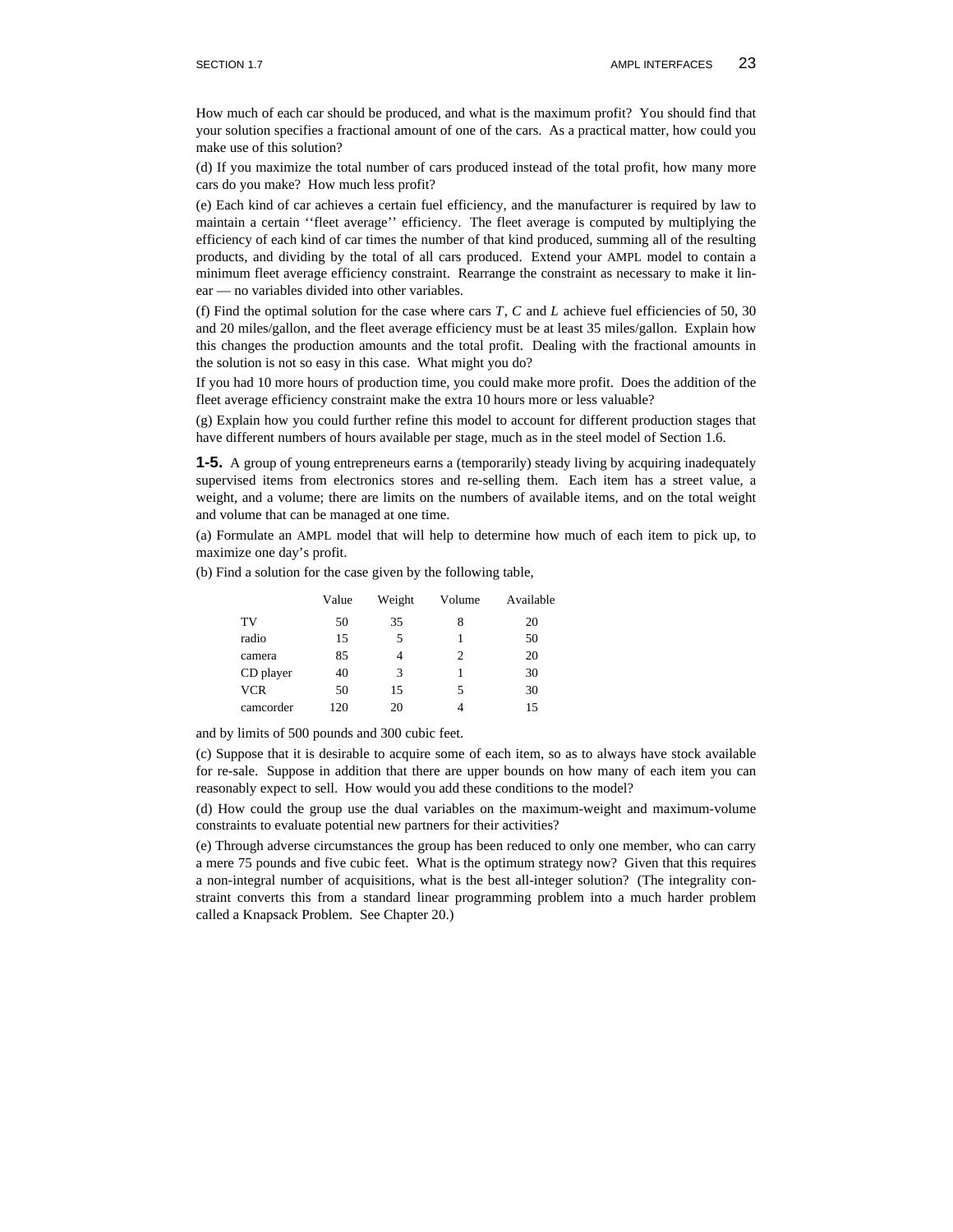**1-6.** Profit-maximizing models of oil refining were one of the first applications of linear programming. This exercise asks you to model a simplified version of the final stage of the refining process.

A refinery breaks crude oil into some collection of intermediate materials, then blends these materials back together into finished products. Given the volumes of intermediates that will be available, we want to determine how to blend the intermediates so that the resulting products are most profitable. The decision is made more complicated, however, by the existence of upper limits on certain attributes of the products, which must be respected in any feasible solution.

To formulate an algebraic linear programming model for this problem, we can start by defining sets *I* of intermediates, *J* of final products, and *K* of attributes. The relevant technological data may be represented by

- *a<sub>i</sub>* barrels of intermediate *i* available, for each  $i \in I$
- *r*<sub>ik</sub> units of attribute *k* contributed per barrel of intermediate *i*, for each *i* ∈*I* and  $k \in K$
- $u_{jk}$  maximum allowed units of attribute  $k$  per barrel of final product *j*, for each  $j \in J$  and  $k \in K$
- $\delta_{ij}$  1 if intermediate *i* is allowed in the blend for product *j*, or 0 otherwise, for each  $i \in I$  and  $j \in J$

and the economic data can be given by

*c j* revenue per barrel of product *j*, for each  $j \in J$ 

There are two collections of decision variables:

- *X<sub>ij</sub>* barrels of intermediate *i* used to make product *j*, for each  $i \in I$  and  $j \in J$ <br>*Y<sub>j</sub>* barrels of product *j* made, for each  $j \in J$
- *barrels of product <i>j* made, for each  $j \in J$

The objective is to

$$
\text{maximize } \sum_{j \in J} c_j Y_j,
$$

which is the sum of the revenues from the various products.

It remains to specify the constraints. The amount of each intermediate used to make products must equal the amount available:

$$
\sum_{j \in J} X_{ij} = a_i, \text{ for each } i \in I.
$$

The amount of a product made must equal the sum of amounts of the components blended into it:

$$
\sum_{i \in I} X_{ij} = Y_j
$$
, for each  $j \in J$ .

For each product, the total attributes contributed by all intermediates must not exceed the total allowed:

$$
\sum_{i \in I} r_{ik} X_{ij} \le u_{jk} Y_j
$$
, for each  $j \in J$  and  $k \in K$ .

Finally, we bound the variables as follows:

$$
0 \le X_{ij} \le \delta_{ij} a_i
$$
, for each  $i \in I, j \in J$ ,  
\n $0 \le Y_j$ , for each  $j \in J$ .